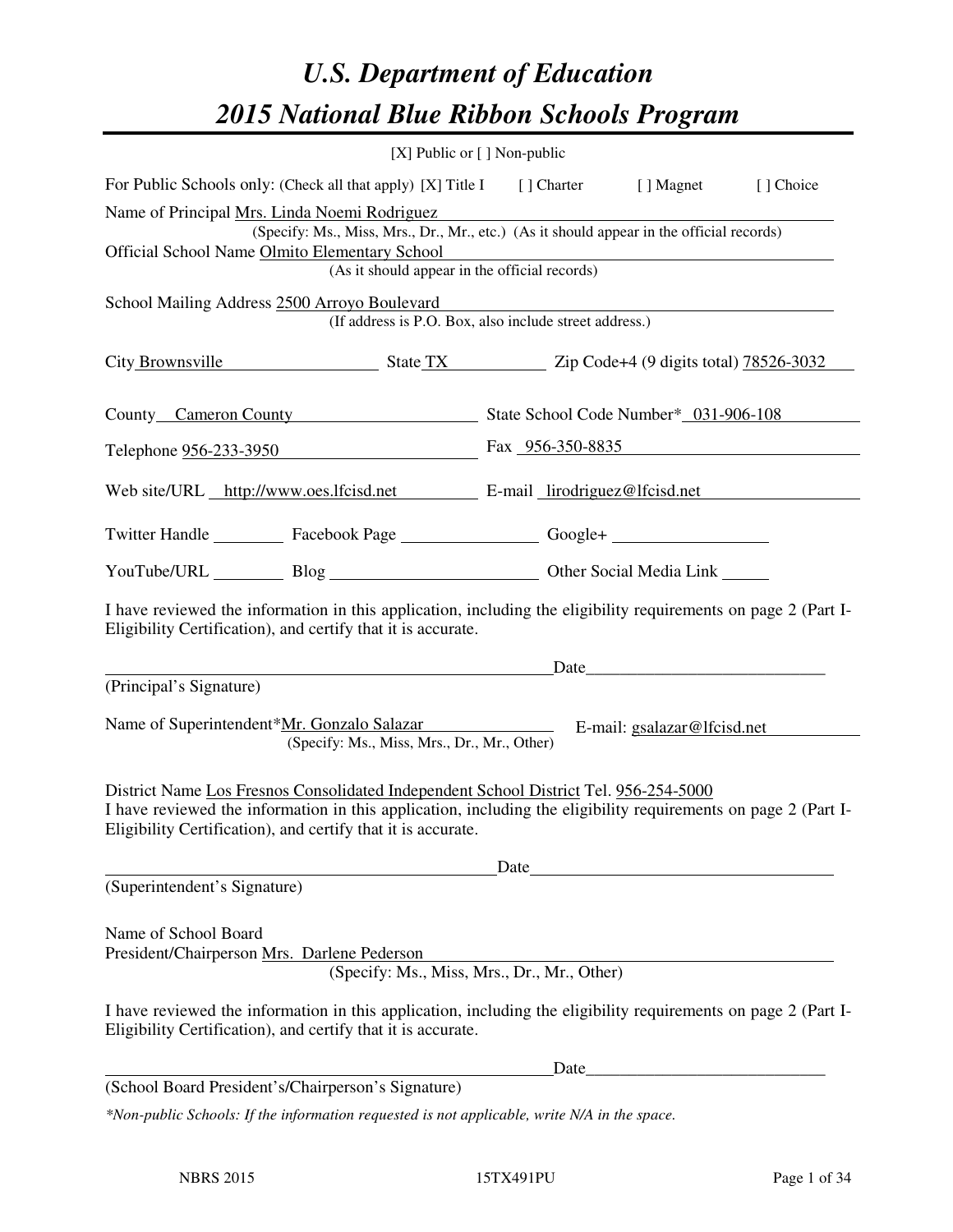#### **Include this page in the school's application as page 2.**

The signatures on the first page of this application (cover page) certify that each of the statements below, concerning the school's eligibility and compliance with U.S. Department of Education and National Blue Ribbon Schools requirements, are true and correct.

- 1. The school configuration includes one or more of grades K-12. (Schools on the same campus with one principal, even a K-12 school, must apply as an entire school.)
- 2. The school has made its Annual Measurable Objectives (AMOs) or Adequate Yearly Progress (AYP) each year for the past two years and has not been identified by the state as "persistently dangerous" within the last two years.
- 3. To meet final eligibility, a public school must meet the state's AMOs or AYP requirements in the 2014-2015 school year and be certified by the state representative. Any status appeals must be resolved at least two weeks before the awards ceremony for the school to receive the award.
- 4. If the school includes grades 7 or higher, the school must have foreign language as a part of its curriculum.
- 5. The school has been in existence for five full years, that is, from at least September 2009 and each tested grade must have been part of the school for the past three years.
- 6. The nominated school has not received the National Blue Ribbon Schools award in the past five years: 2010, 2011, 2012, 2013, or 2014.
- 7. The nominated school has no history of testing irregularities, nor have charges of irregularities been brought against the school at the time of nomination. The U.S. Department of Education reserves the right to disqualify a school's application and/or rescind a school's award if irregularities are later discovered and proven by the state.
- 8. The nominated school or district is not refusing Office of Civil Rights (OCR) access to information necessary to investigate a civil rights complaint or to conduct a district-wide compliance review.
- 9. The OCR has not issued a violation letter of findings to the school district concluding that the nominated school or the district as a whole has violated one or more of the civil rights statutes. A violation letter of findings will not be considered outstanding if OCR has accepted a corrective action plan from the district to remedy the violation.
- 10. The U.S. Department of Justice does not have a pending suit alleging that the nominated school or the school district as a whole has violated one or more of the civil rights statutes or the Constitution's equal protection clause.
- 11. There are no findings of violations of the Individuals with Disabilities Education Act in a U.S. Department of Education monitoring report that apply to the school or school district in question; or if there are such findings, the state or district has corrected, or agreed to correct, the findings.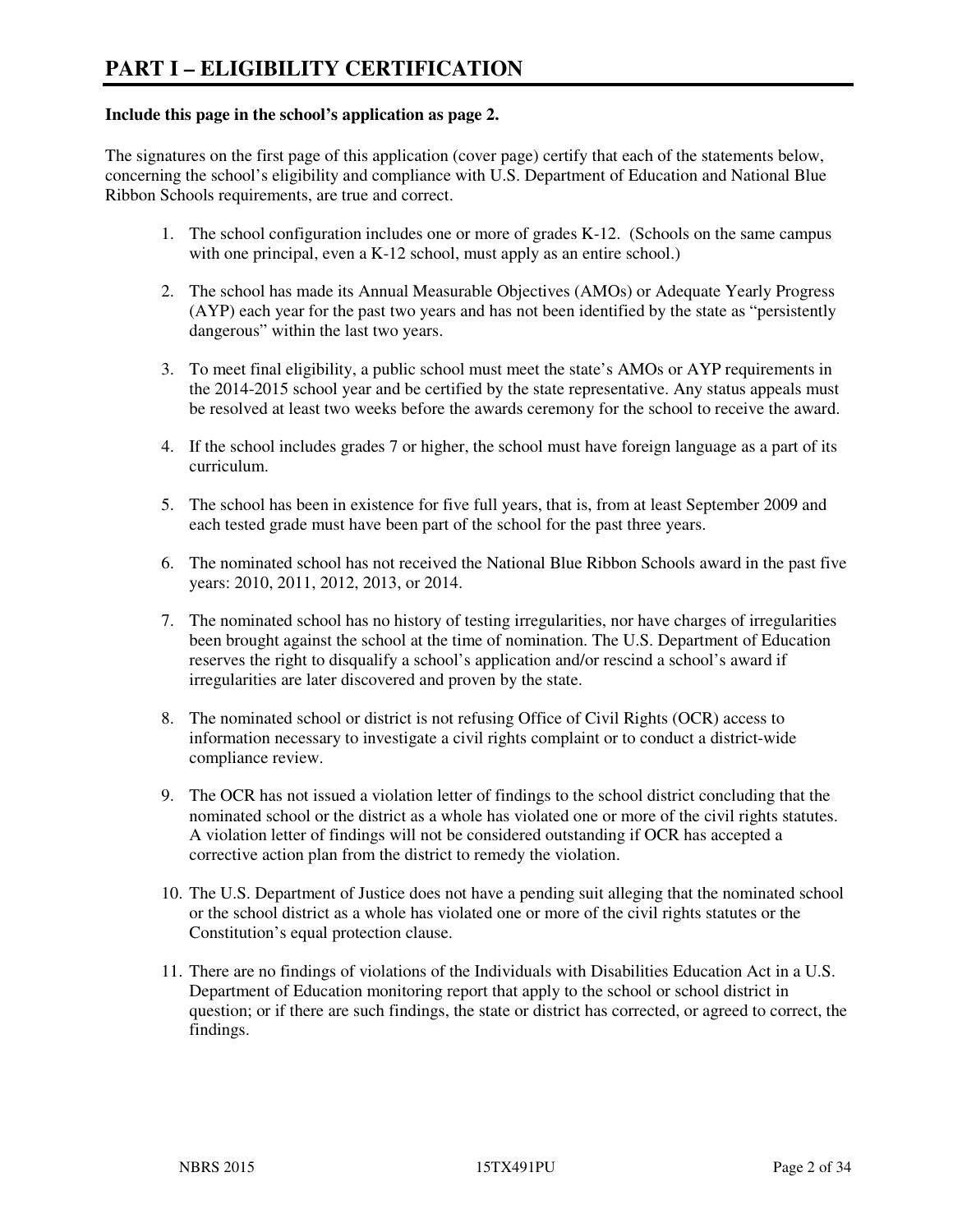# **PART II - DEMOGRAPHIC DATA**

#### **All data are the most recent year available.**

**DISTRICT** (Question 1 is not applicable to non-public schools)

| $\perp$ | Number of schools in the district<br>(per district designation): | $9$ Elementary schools (includes K-8)<br>3 Middle/Junior high schools<br>2 High schools |
|---------|------------------------------------------------------------------|-----------------------------------------------------------------------------------------|
|         |                                                                  | $0 K-12$ schools                                                                        |

14 TOTAL

**SCHOOL** (To be completed by all schools)

- 2. Category that best describes the area where the school is located:
	- [ ] Urban or large central city [ ] Suburban with characteristics typical of an urban area [ ] Suburban [X] Small city or town in a rural area [ ] Rural
- 3. 2 Number of years the principal has been in her/his position at this school.
- 4. Number of students as of October 1 enrolled at each grade level or its equivalent in applying school:

| Grade                           | # of         | # of Females     | <b>Grade Total</b> |
|---------------------------------|--------------|------------------|--------------------|
|                                 | <b>Males</b> |                  |                    |
| <b>PreK</b>                     | 34           | 28               | 62                 |
| K                               | 46           | 46               | 92                 |
| 1                               | 47           | 44               | 91                 |
| $\mathbf{2}$                    | 51           | 52               | 103                |
| 3                               | 33           | 42               | 75                 |
| 4                               | 44           | 46               | 90                 |
| 5                               | 49           | 41               | 90                 |
| 6                               | 0            | $\boldsymbol{0}$ | 0                  |
| 7                               | $\theta$     | $\overline{0}$   | 0                  |
| 8                               | 0            | 0                | 0                  |
| 9                               | $\theta$     | $\overline{0}$   | 0                  |
| 10                              | 0            | 0                | 0                  |
| 11                              | 0            | 0                | 0                  |
| 12                              | 0            | 0                | 0                  |
| <b>Total</b><br><b>Students</b> | 304          | 299              | 603                |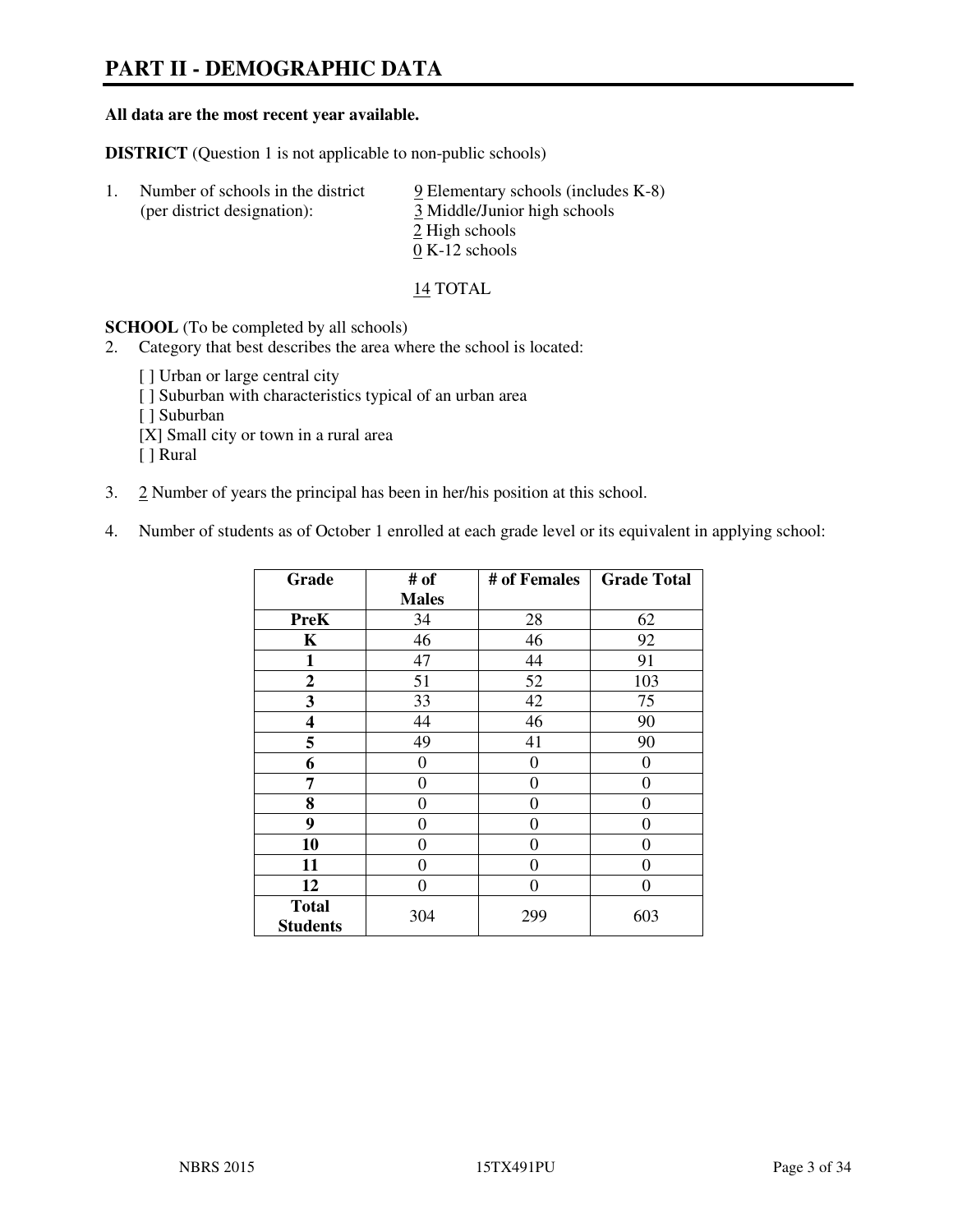the school: 0 % Asian

5. Racial/ethnic composition of  $0\%$  American Indian or Alaska Native 1 % Black or African American 98 % Hispanic or Latino 0 % Native Hawaiian or Other Pacific Islander 1 % White 0 % Two or more races **100 % Total** 

(Only these seven standard categories should be used to report the racial/ethnic composition of your school. The Final Guidance on Maintaining, Collecting, and Reporting Racial and Ethnic Data to the U.S. Department of Education published in the October 19, 2007 *Federal Register* provides definitions for each of the seven categories.)

6. Student turnover, or mobility rate, during the 2013 - 2014 year: 10%

This rate should be calculated using the grid below. The answer to (6) is the mobility rate.

| <b>Steps For Determining Mobility Rate</b>         | Answer |
|----------------------------------------------------|--------|
| $(1)$ Number of students who transferred to        |        |
| the school after October 1, 2013 until the         | 38     |
| end of the school year                             |        |
| (2) Number of students who transferred             |        |
| <i>from</i> the school after October 1, 2013 until | 19     |
| the end of the school year                         |        |
| (3) Total of all transferred students [sum of      | 57     |
| rows $(1)$ and $(2)$ ]                             |        |
| (4) Total number of students in the school as      | 566    |
| of October 1                                       |        |
| $(5)$ Total transferred students in row $(3)$      | 0.101  |
| divided by total students in row (4)               |        |
| $(6)$ Amount in row $(5)$ multiplied by 100        | 10     |

# 7. English Language Learners (ELL) in the school: 35 %

Number of non-English languages represented: 1 Specify non-English languages: Spanish

214 Total number ELL

8. Students eligible for free/reduced-priced meals:  $60\%$ Total number students who qualify:  $\frac{372}{ }$ 

# **Information for Public Schools Only - Data Provided by the State**

The state has reported that  $56\%$  of the students enrolled in this school are from low income or disadvantaged families based on the following subgroup(s): Students eligible for free/reduced-priced meals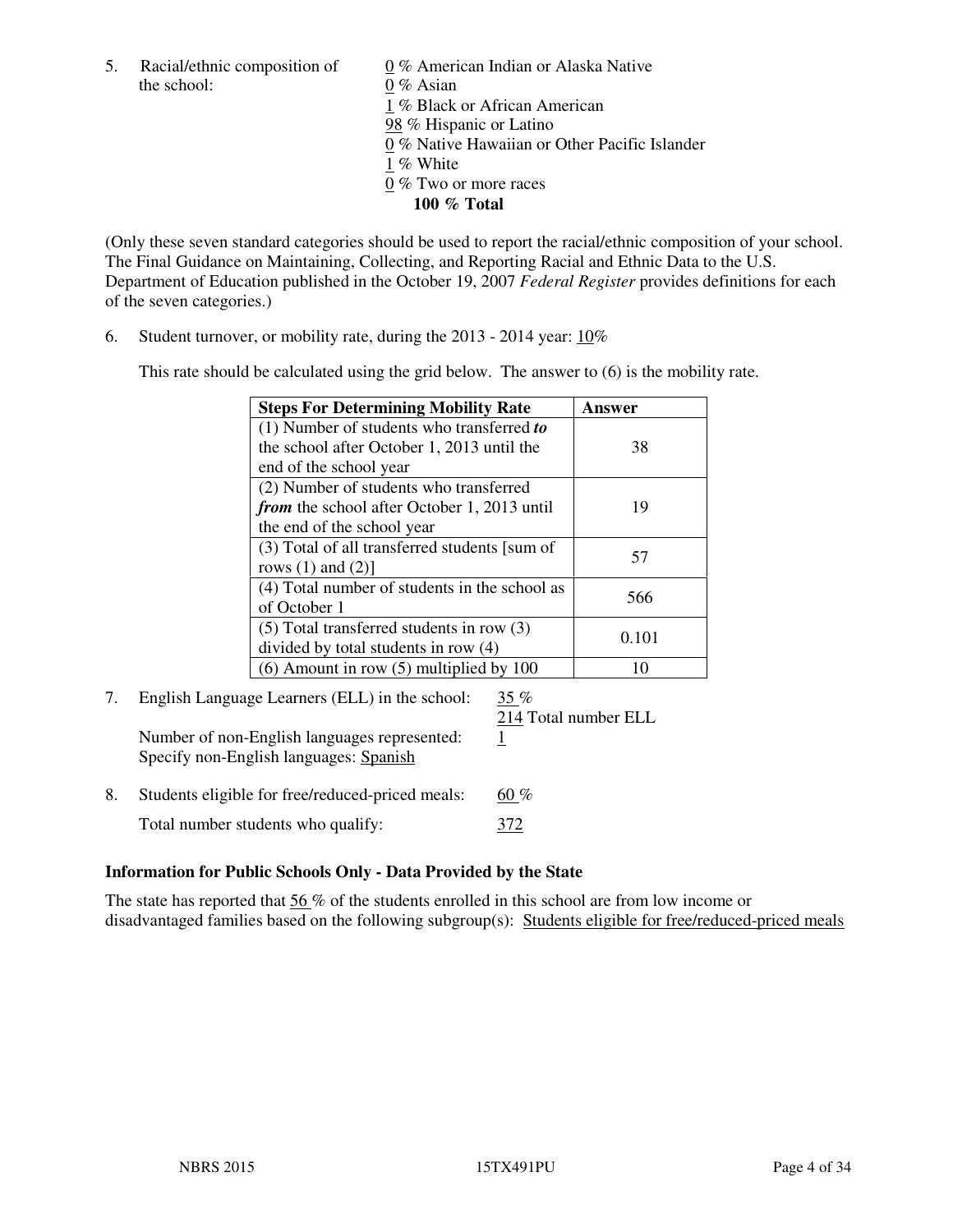9. Students receiving special education services:  $\frac{5}{9}$  %

28 Total number of students served

Indicate below the number of students with disabilities according to conditions designated in the Individuals with Disabilities Education Act. Do not add additional categories.

| 0 Orthopedic Impairment                                     |
|-------------------------------------------------------------|
| 7 Other Health Impaired                                     |
| 1 Specific Learning Disability                              |
| 13 Speech or Language Impairment<br>0 Emotional Disturbance |
| 0 Traumatic Brain Injury                                    |
| 0 Visual Impairment Including Blindness                     |
| 0 Developmentally Delayed                                   |
|                                                             |

10. Use Full-Time Equivalents (FTEs), rounded to nearest whole numeral, to indicate the number of personnel in each of the categories below:

|                                       | <b>Number of Staff</b>      |
|---------------------------------------|-----------------------------|
| Administrators                        | 3                           |
| Classroom teachers                    | 30                          |
| Resource teachers/specialists         |                             |
| e.g., reading, math, science, special | 8                           |
| education, enrichment, technology,    |                             |
| art, music, physical education, etc.  |                             |
| Paraprofessionals                     | 17                          |
| Student support personnel             |                             |
| e.g., guidance counselors, behavior   |                             |
| interventionists, mental/physical     |                             |
| health service providers,             | $\mathcal{D}_{\mathcal{L}}$ |
| psychologists, family engagement      |                             |
| liaisons, career/college attainment   |                             |
| coaches, etc.                         |                             |
|                                       |                             |

11. Average student-classroom teacher ratio, that is, the number of students in the school divided by the FTE of classroom teachers, e.g.,  $22:1$   $20:1$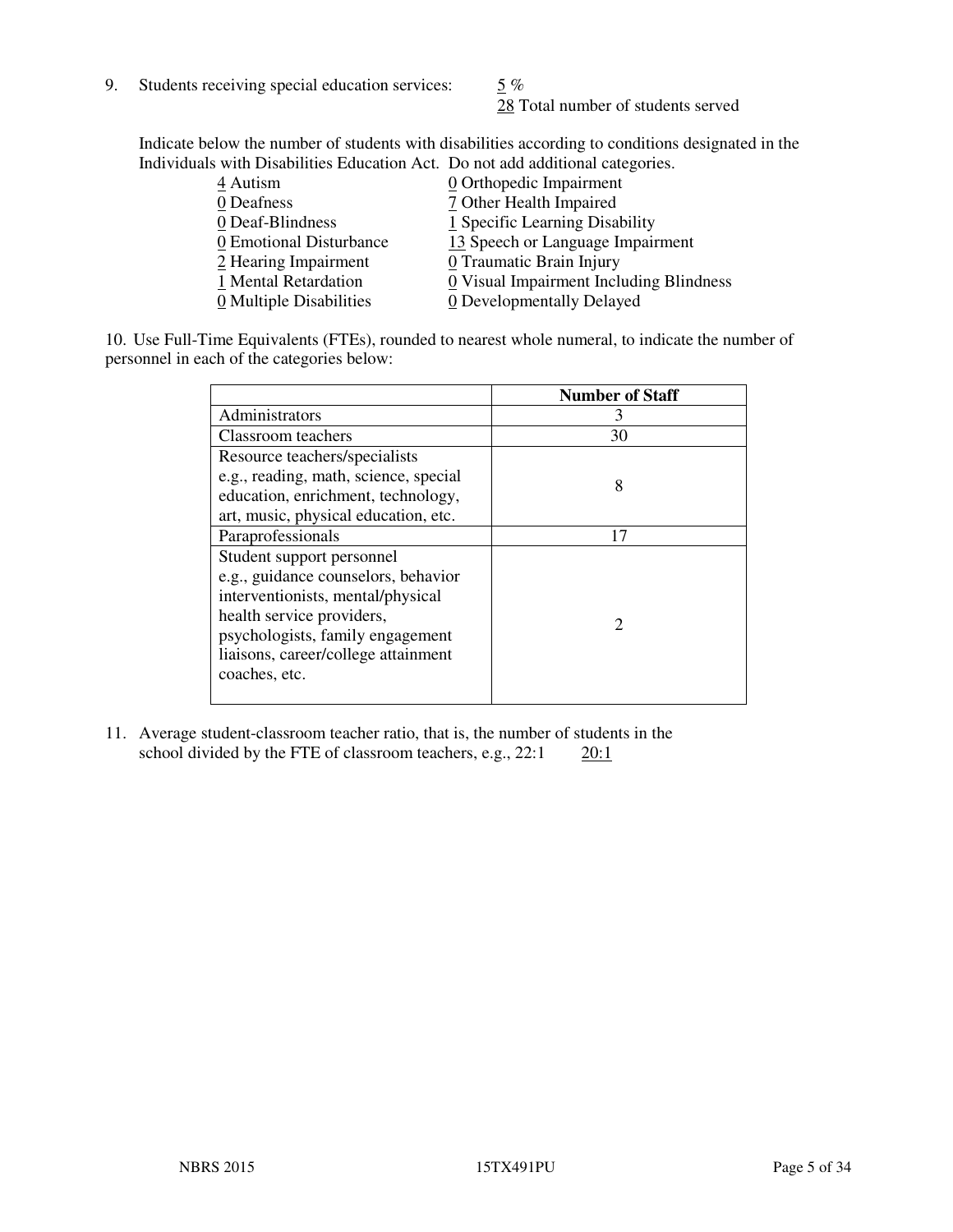12. Show daily student attendance rates. Only high schools need to supply yearly graduation rates.

| <b>Required Information</b> | 2013-2014     | 2012-2013       | 2011-2012 | 2010-2011 | 2009-2010 |
|-----------------------------|---------------|-----------------|-----------|-----------|-----------|
| Daily student attendance    | 97%           | 97%             | 96%       | 96%       | 97%       |
| High school graduation rate | $\gamma_{\%}$ | $\mathcal{V}_o$ | $0\%$     | 0%        | 0%        |

#### 13. **For schools ending in grade 12 (high schools)**

Show percentages to indicate the post-secondary status of students who graduated in Spring 2014

| <b>Post-Secondary Status</b>                  |       |
|-----------------------------------------------|-------|
| Graduating class size                         |       |
| Enrolled in a 4-year college or university    | በ‰    |
| Enrolled in a community college               | $0\%$ |
| Enrolled in career/technical training program | $0\%$ |
| Found employment                              | $0\%$ |
| Joined the military or other public service   | 0%    |
| Other                                         |       |

14. Indicate whether your school has previously received a National Blue Ribbon Schools award. Yes No X

If yes, select the year in which your school received the award.

15. Please summarize your school mission in 25 words or less: Olmito will provide students a safe environment where different learning styles will be nurtured in order to teach them to think critically, work independently, participate collaboratively, communicate effectively, and act with integrity to become successful members of society.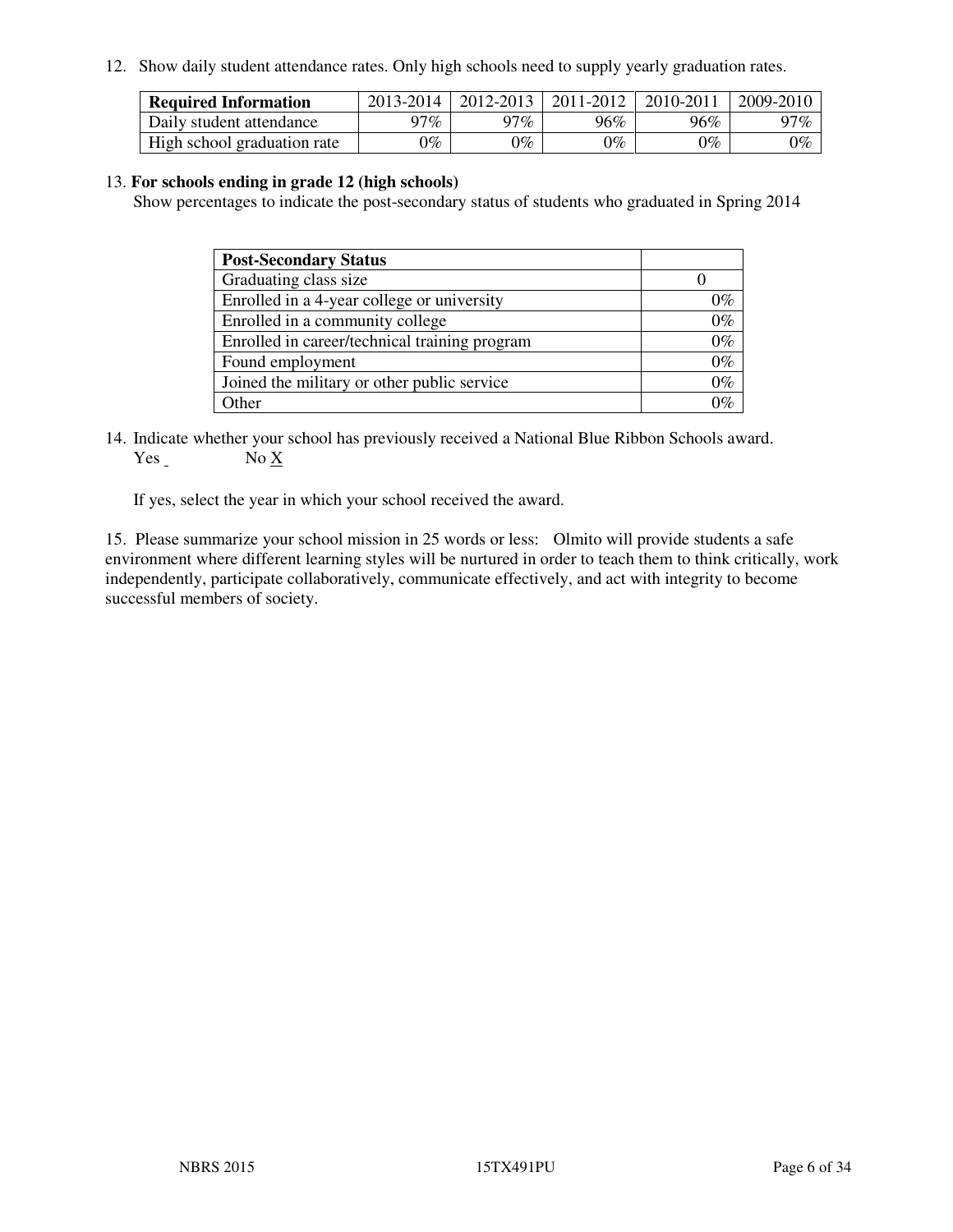# **PART III – SUMMARY**

Olmito Elementary is one of fourteen schools in the Los Fresnos CISD, located in deep South Texas near the Mexico border. In August 2004, although construction was not quite complete, we opened our doors to approximately four hundred students. As a new school, staff and students from various campuses made efforts to bond as a new learning community. Bonding was supported by coming together to create our school song, grade level visions and a campus mission. Over the next few years we experienced rapid growth, over doubling in size before an additional campus was built in order to service some of this population. Currently we serve six hundred twenty students with an ethnic composition of 98% Hispanic, 1% White, and 1% other. Our student population is comprised of 60% free/reduced-priced meals, 39% identified At-Risk, 35% English language learners (ELLs), 6% served through special education, and 6% identified as Gifted and Talented.

As our student population settled, we turned our focus from building and logistics to academic progress. Although our academic progress was considered successful by most, we knew we could accomplish more. We concluded that without calculated instructional risk-taking we would get the same results. At the start of the 2008 school year, we recommitted to our goal of becoming an Exemplary campus in every way. We scrutinized our instructional practices, schedules, and special programs. We found time before school to offer additional instructional support to our students in need and allow student leadership clubs to work. These programs are still in practice today. For example, our fifth grade Ranger Club provides math and reading peer tutoring daily from 7:15 a.m. to 7:50 a.m for prekindergarten through second grade students. It is also during this time that our Breakfast Club Readers read to first and second graders in their classrooms. Science videos are shown during lunch to the large captive audience in the cafeteria in an effort to further develop vocabulary. With awareness and commitment, we have been able to maintain a standard of excellence, while continuously looking for areas of improvement.

All of our students are taught with the same intensity, expectation, and core curriculum. However, to meet the individual academic and social-emotional needs of our diverse learners we must differentiate instruction. Olmito provides individualized instructional plans for students through Response to Intervention, 504/Dyslexia, Special Education, and Gifted and Talented programs. We also provide a transitional early exit bilingual program for our ELL students who receive English instruction beginning in prekindergarten. These academic programs incorporate best practices to help students develop confidence to surpass their individual goals as identified on their individual plans.

High expectations and a rigorous curriculum continue to challenge our teachers to increase student progress and performance. In the process, our students are expected to master new content and skills aligned with state standards through the application of prior knowledge, differentiated instruction, and cross-content implementation. We collaboratively meet as a campus, grade levels and in vertical teams to review and adjust practices based on student needs and data. It is through these efforts that we strive for academic success for all students.

As a result of our rigorous curriculum and high expectations for all students, Olmito has received honors at both the state and national level. Under the Texas Education Agency (TEA) accountability rating system measured by the Texas Assessment of Knowledge and Skills (TAKS), we earned a Recognized designation from 2005 through 2008. As a result of diligence and hard work, we earned the highest designation, "Exemplary", from 2009 through 2012. In 2013, the State of Texas Assessments of Academic Readiness (STAAR) replaced TAKS and in our first year we "Met Standard" in all areas and received three out of three distinction designations. In 2014, we "Met Standard" in all areas: Student Achievement in Reading/ELA, Mathematics and Science, Top 25% Student Progress, Top 25% Closing Performance Gaps and Postsecondary Readiness, earning the now possible 6 out of 6 distinction designations. Olmito has also been recognized by The National Center for Educational Achievements (NCEA) Just for Kids school award in 2009 and Texas Business and Education Coalition (TBEC) Honor Roll School award in 2011. This fall we were recognized by the Region One Education Service Center as a Title I "High Performing" and "High Progress" school. In 2011, Olmito competed and won the world-wide \$85,000 Interactive Classroom Technology Makeover competition sponsored by e-Instruction.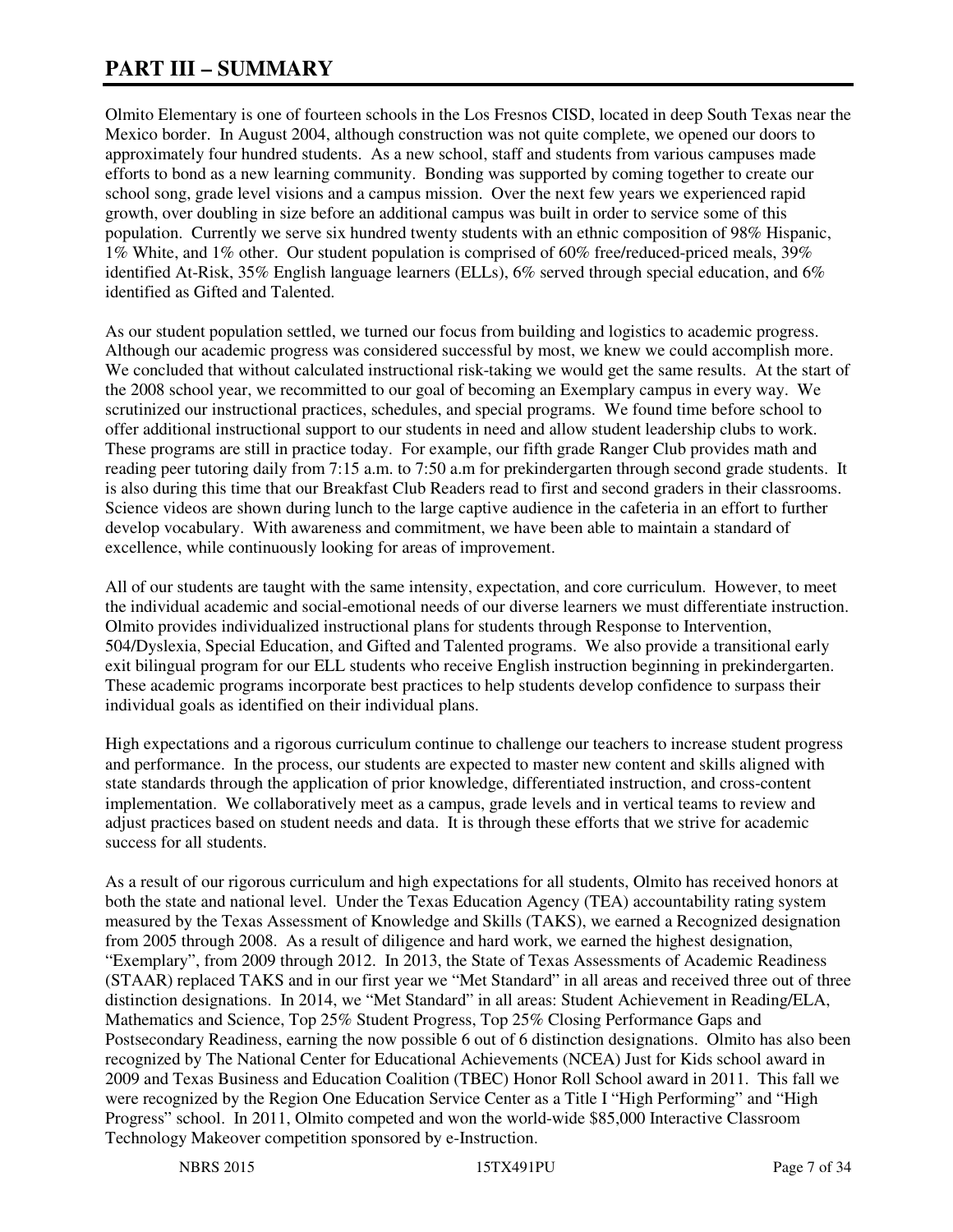Our school mission is to "provide students a safe environment where different learning styles will be nurtured in order to teach them to think critically, work independently, participate collaboratively, communicate effectively, and act with integrity to become successful members of society." The Olmito Elementary staff is committed to surpassing daily roles and responsibilities in order to fulfill our mission. Parents and community members support this mission through the Parent Teacher Association (PTA), local business sponsorships and by serving on campus committees. It is through these partnerships, a culture of high expectations and academic rigor that ensures the success of every student at Olmito Elementary.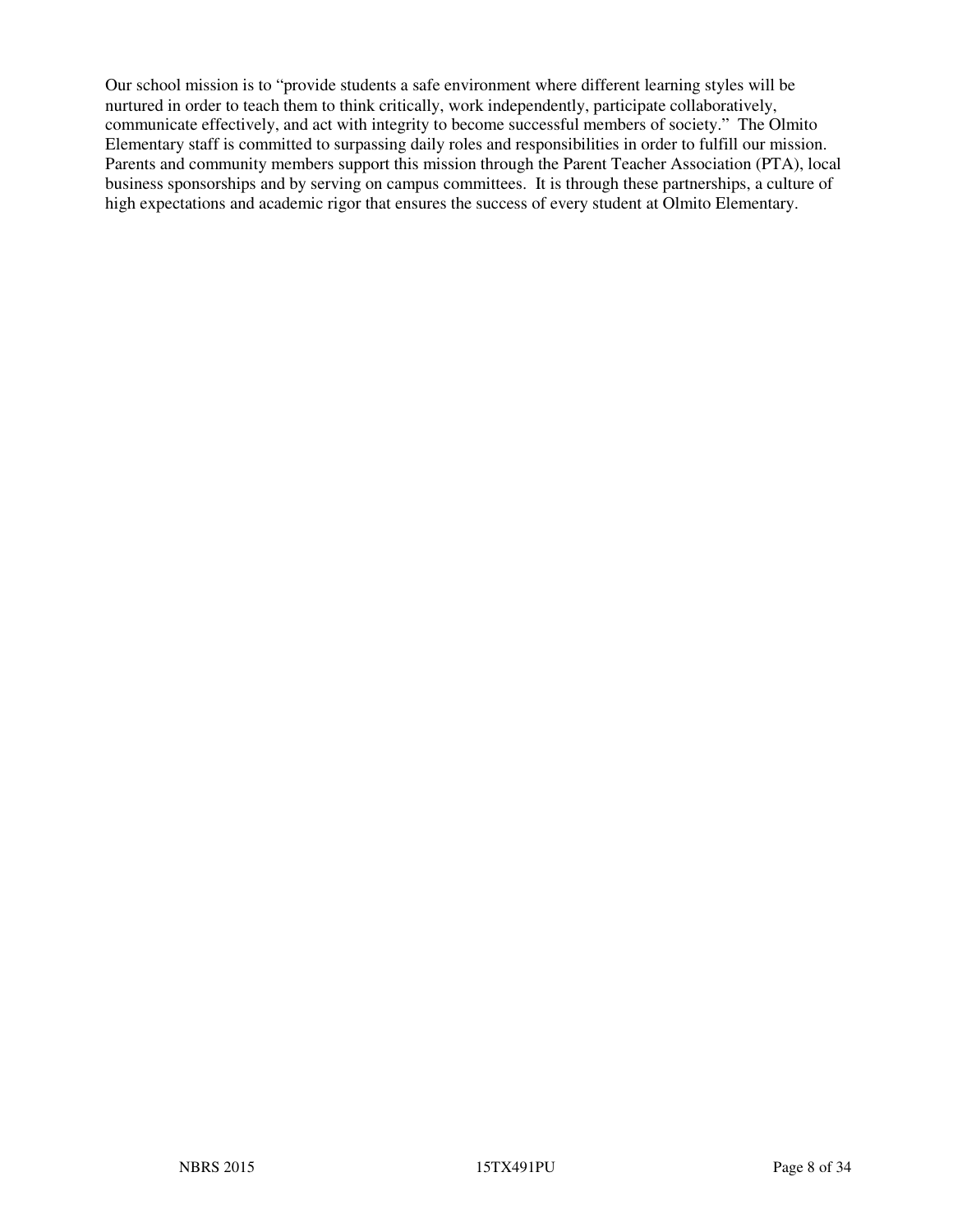# **1. Core Curriculum:**

Olmito Elementary bases instruction on the Texas Essential Knowledge and Skills (TEKS) standards. Our campus utilizes district-wide pacing guides that align the TEKS to state adoptions and supplemental resources including technology components. The English Language Proficiency Standards (ELPS) are incorporated across our curriculum to help address our population of English Language Learners and College and Career Readiness Standards (CCRS) help us maintain high performance standards through a rigorous curriculum for all students. We meet horizontally and vertically to monitor gaps and explore standards at a deeper level to maintain high academic expectations. These guides are used to design purposeful daily lessons utilizing appropriate resources to create our core curriculum. At the end of each year, these guides are revised by our teachers based on assessment data and teacher recommendations. The systematic approach to our core curriculum is the alignment of state TEKS, district pacing guides, and campus instruction.

Our students acquire foundational skills through instructional practices and skill-specific resources. Our English language arts and reading (ELAR) curriculum is supported by a combination of various researchbased materials that further develop reading and writing skills. We utilize leveled readers and fluency probes from our state adoption and our writing program is multi-sensory based across all grade levels. Technology programs utilized in the classroom, library, and labs promote fluency, comprehension, and writing skills. It is our campus initiative to incorporate reading and writing standards across all content areas through the use of, but not limited to, Accelerated Reader, interactive journals, and exit tickets.

Our math curricular approach spirals our state standards throughout the year ensuring that the learning needs of all students are met. Resources used to supplement our core math vary from manipulatives, software programs, and graphic organizers used to help align and scaffold learning. Our students maintain an interactive math journal to help them transition concrete learning into abstract and is used as a self-made resource for homework. It is through the combination of curriculum, instruction, and monitoring of student progress that students are able to acquire foundational math skills.

Aside from traditional classroom instruction, we are privileged to have a Science Lab that students attend weekly. Lab activities and technology programs provide students the opportunity to access the aligned curriculum. Supplemental resources include student interactive journals that are used to record observations, compare facts, and compile detailed illustrations. Our morning announcements end with the "Science Word of the Day" challenge. This encourages classes to work together to further develop science vocabulary. Throughout the year, we schedule guest speakers and traveling exhibits to help reinforce classroom lessons and state standards.

State social studies standards are integrated across content areas; such as biographies in ELAR, timelines in Math, and innovations in the area of Science. We provide purposeful learning experiences in social studies to evoke classroom discussions about local, national, and global people/events that have made an impact in our community. Teachers plan for engaging and flexible lessons using primary and secondary sources that allow students to think critically and creatively to support self-directed project-based learning. Our mission is to help students build knowledge about social, economic, and cultural situations at an early age so that they can be active participants and leaders in our community.

To address student progress, our core curriculum and instructional practices are varied in order to provide for all students' needs by way of intervention or enrichment. For example, intense tiered instruction is provided each day to close achievement gaps and ensure growth through Response to Intervention (RtI) practices. RtI practices may include monitoring fluency progress on a weekly basis for ELAR, guiding the use of manipulatives to help with number value in Math, decoding academic vocabulary for Science, and/or utilizing graphic sources such as maps to identify Texas land features in Social Studies. Our gifted and talented (GT) students participate in the district's Discovery Program, a thematic project-based tier time, which addresses the needs of our high ability learners. As enrichment in the four core areas, our GT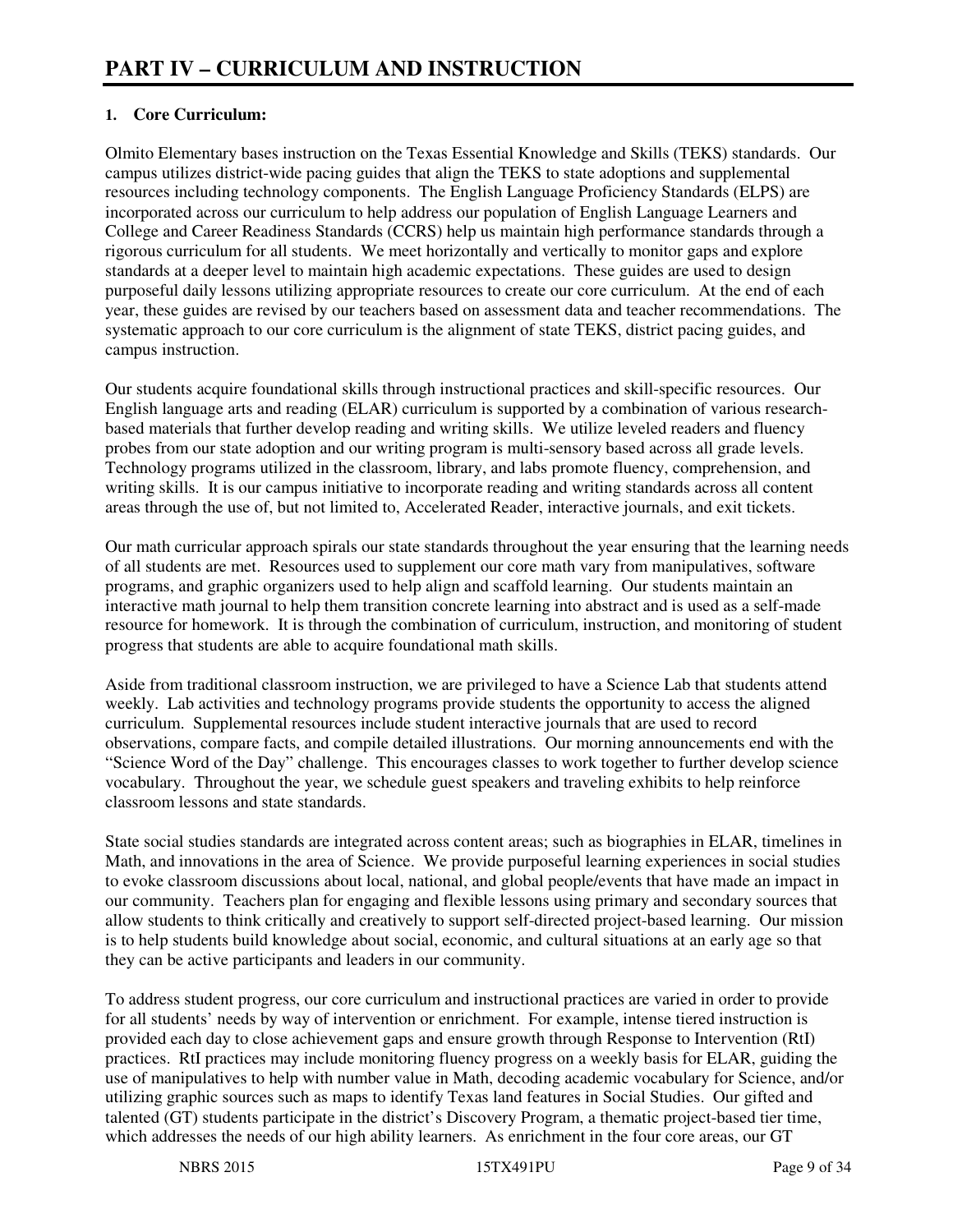students may participate in classroom plays for Reading and write poetry that is shared via intercom. They also combine Math and Science skills to create electric circuits and/or present information researched about world leaders to peers using power point presentations. Whether it is a struggling student serviced through RtI or a GT student engaged in enrichment activities, it is our fundamental belief that there is no greater resource than our classroom teachers.

Olmito Elementary offers an open enrollment, half-day prekindergarten (PK) program for 4 year olds. The state standards and adopted curriculum drive core instruction as well as overall school readiness. Our district pacing guides are vertically aligned to kindergarten and first grade state standards. Teachers use observational data as well as the Circle Phonological Awareness Language and Literacy System (C-PALLS) in order to provide targeted instruction to meet the needs of our students. Approximately 45% of entering students are Spanish speaking. PK provides students the opportunity to learn English in a bilingual setting during a ripe age for language acquisition. Our PK program participants are ready to enter the full-day kindergarten program with a solid bilingual foundation and basic school readiness. Teacher observation data indicates students who attend kindergarten with prior schooling such as PK, are better prepared in the areas of phonemic awareness, rote counting, and fine motor skills. This solid foundation provides students the capacity for success in future academic endeavors.

# **2. Other Curriculum Areas:**

Educating the whole child is a team effort. Our fine arts, physical education, and library programs are an extension of the classroom and offer students multisensory opportunities to explore and expand on the learning that occurs through the core curriculum.

Music is taught according to the TEKS prescribed for each grade level from pre-kindergarten through fifth grade. Students participate in music class at least once a week for 45 minutes. The teacher models a love of learning and music through the use of cross-disciplinary studies. For example, math concepts are integrated into lessons when students are interpreting beat counts and musical measurements. Social studies concepts are taught through songs from different world cultures and regions (e.g. students examine the geographic regions on a digital map in order to help illustrate a song's or people's origins). Often, students will echo each other's rhythms and patterns, creating a sense of respect and enthusiasm for student-led musical initiatives, especially when drumming. Such activities aid in students' growth in personal self-confidence and leadership.

In addition to music class, students may participate in our school choir, Treble Makers. Every Friday they sing the school's alma mater, which was composed by Olmito Elementary's music teacher, and is taught to all students to instill school spirit and pride. The Treble Makers also lead spirit initiatives like the celebration of staff appreciation days which fosters a sense of school unity.

Physical education (P.E.) is another bridge to academic learning and provides opportunities to develop the physical and social-emotional aspects of every student. Kindergarten through fifth grade students attend P.E. for 45 minutes four times a week. Physical education is driven by TEKS to develop and meet students' physical and health needs. Needs are fostered through individual and group sporting activities and competitions. Core curriculum standards are embedded in P.E. activities. For example, State Tag consists of a student tagging and learning state capitals. Math facts and skip counting are incorporated into calisthenics. These integrated activities help reinforce core curriculum in a fun and different way. Through physical activity our students' physical, social, and emotional needs are developed, while strengthening our students' academic skills.

Extracurricular activities such as Girls on the Run and Speedy Paws (campus running club) promote physical fitness among students and staff. Students, parents, and staff participate in local 5K runs throughout the year. We recently adopted a health and wellness program, Coordinated Approach to Child Health (CATCH), which encourages a healthy life style related to food, exercise, and mental wellness. Our student clubs and CATCH encourage students to make better choices in school and at home.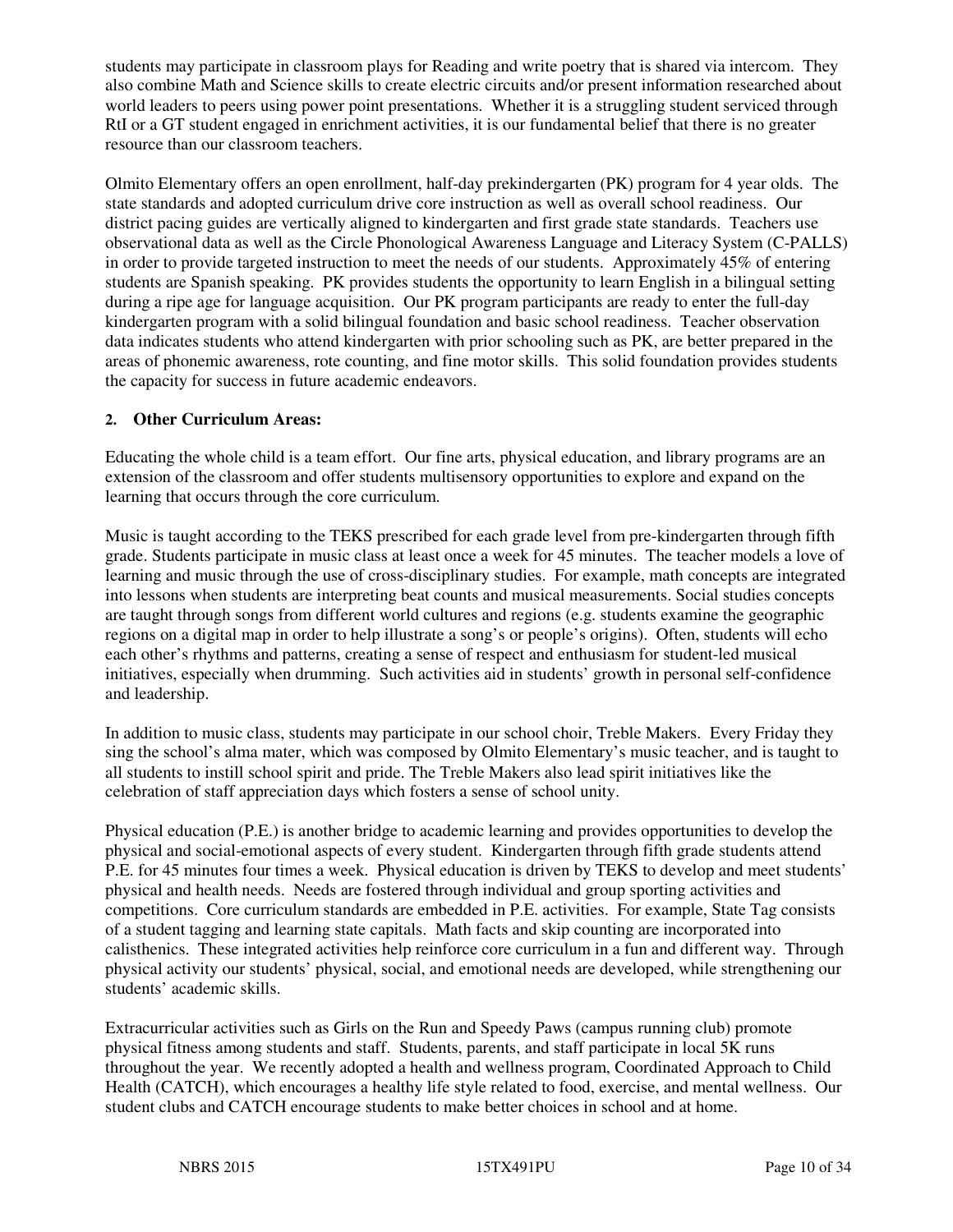At Olmito Elementary, we also strive to ensure that our students have the tools necessary to achieve success in the 21st century. Library lessons help achieve this goal by teaching students to use a variety of resources including those found online in order to answer everyday questions. All students attend library class once a week for 30 minutes. Students not only have the opportunity to hear the librarian model great fluency and articulation during story time, they also check out books at their reading level and interest. The librarian also aligns lessons to the core curriculum that affords our students more opportunities to learn. Students are encouraged to conduct research using a variety of online databases and word processing software to publish their own work. Our librarian extends a love for reading through technology-based programs. Although we do not offer an independent technology course, it is our librarian and classroom teachers that reinforce technology application state standards. The librarian sponsors several extracurricular programs that help encourage reading throughout the campus. Our Breakfast Club readers are a select group of third, fourth, and fifth grade students that read to lower grade classes before school each morning. The Accelerated Reader program rewards students for both the points they earn and the number words they accrue. Students who acquire a million words or more are admitted into the elite Millionaire's Club and are rewarded at the end of the year for their accomplishment.

Due to the geographical location of our campus and our students' unique linguistic ability to traverse two languages (English and Spanish), we take every opportunity to develop both social and academic vocabulary. These non-core areas contribute to this development by providing a non-threatening and entertaining learning environment where students feel free to take risks. Teachers work to ensure 100% student participation in all activities that nurture and support the development of the whole child.

#### **3. Instructional Methods and Interventions:**

Olmito has strategically scheduled the first hour each morning for instructional enrichment and intervention tier time. During this hour, all students have the opportunity to learn in an environment that is appropriate and are regrouped according to their individual plan or program needs. This hour is called Discovery Tier Time.

Discovery Tier Time services Gifted and Talented students using a curriculum designed to enrich state standards. Students are afforded the opportunity to work in mixed age groups, first through third graders and fourth through fifth graders. This grouping enhances both academic and social-emotional development. Discovery Tier Time embraces a project and technology based teaching approach which promotes leadership, cooperative learning, and stimulates thinking. The same curricular approach is used with our Kindergarten students; however, because students are identified in the spring, they are serviced within their grade level.

Students identified through Response to Intervention (RtI) receive services to meet the needs of their individualized instructional plans (IIPs). During small group tier time, teachers reteach using repetition and multi-sensory research based intervention strategies. We progress monitor every three weeks by assessing students using a universal screener and graphing their progress. Once teachers collect the necessary data for progress monitoring, each student folder is submitted to a member of the campus RtI committee for review. We then conduct RtI meetings every Friday in order to create new goals and/or track student academic growth. These meetings allow members of the committee to recommend instructional and intervention adjustments.

During this hour, students who are not identified for a specific intervention program, such as Discovery or RtI, participate in student led centers. Students independently rotate within the classroom to three or more cross content centers prepared by the classroom teacher. Centers focus on previously taught skills and promote student exploration of learning.

We recognize that, in order to provide students with the best education possible, we must create academic goals, implement appropriate interventions and enrichment, monitor student performance and adjust instruction in order to meet students' needs.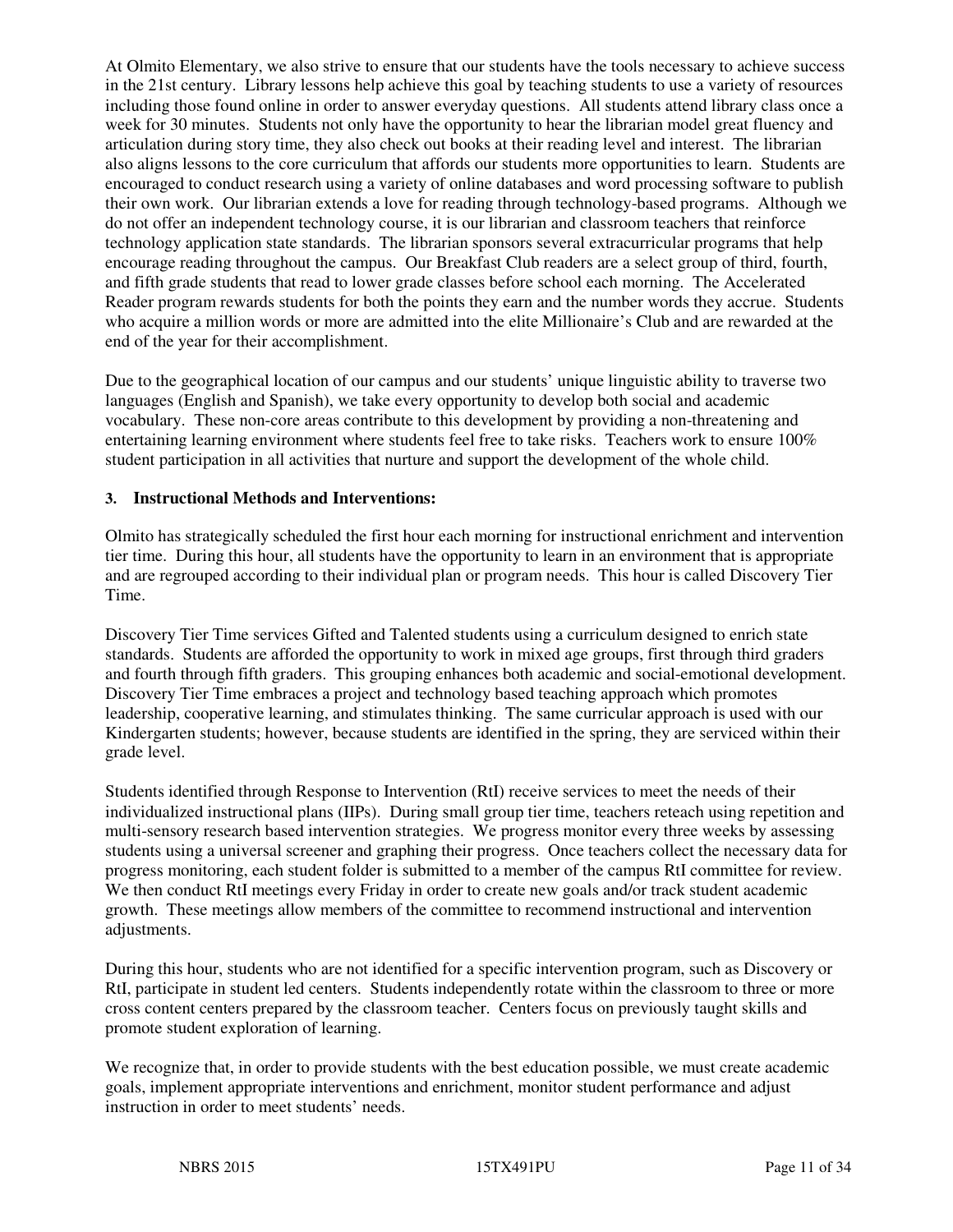#### **1. Assessment Results Narrative Summary:**

Under the TEA Accountability Rating System measured by TAKS, we earned a distinction of Exemplary in 2010 and 2011. In the spring of 2012, Texas replaced TAKS with STAAR and the campus carried over the 2011 rating of Exemplary. In 2013, Olmito "Met Standard" in the areas of Student Achievement in Reading/ELA and Mathematics, Top 25% Student Progress and Closing Performance Gaps earning three out of three distinction designations. The following year in 2014, Olmito also "Met Standard" in the areas of Student Achievement in Reading/ELA, Mathematics and Science, Top 25% Student Progress, Top 25% Closing Performance Gaps and Postsecondary Readiness, earning the now possible 6 out of 6 distinction designations. With fewer skills assessed and higher depth of knowledge questions, our students overall maintained high passing standards throughout the challenging transition of state assessments.

The performance trends over the last five years indicate that both reading and math scores were consistently higher than state passing standards. We also had significant yearly gains in the number of students reaching commended/advanced performance. We attribute these gains to teacher commitment to reaching every student through collaborative teacher meetings, careful planning, and adjusting instruction based on progress monitoring. Authentic student-centered learning replaced formatted instructional materials giving students an opportunity to engage in higher level thinking classroom discussions.

Similar to the rest of the state we experienced a slight decline during the TAKS/STAAR transition. We identified that our ELL sub-group was struggling to make the appropriate gains. Factors contributing to these struggles varied from lack of academic vocabulary acquisition to meet the rigors of a new assessment, a new state time limit of four hours, and limited allowable linguistic accommodations. In an effort to close performance gaps, we realigned academic vocabulary through vertical alignment meetings and reinforced the ELPS across content areas. To better serve this population, adjustments were made to teacher assignments in order to ensure that bilingual student/teacher ratios were appropriate for maximum instructional effectiveness.

In order to continue making significant gains, Olmito is committed to collaborating with one another and ensuring that curriculum is aligned both vertically and horizontally. Most importantly, we will continue to monitor individual student progress and analyze data to make informed educational decisions.

#### **2. Assessment for Instruction and Learning and Sharing Assessment Results:**

The use of assessments is imperative in aligning high expectations with quality teaching. Olmito uses formative and summative assessment data to guide instructional decisions. Following an assessment, time is allocated for grade level teams and administration to come together to desegregate data. We systematically and routinely use results to create a plan of action that will target all levels of achievement and motivate student performance; for example, data drives daily instruction and it provides eligibility criteria for academic programs. This process allows teachers to examine both their student outcomes as well as their pedagogy. The plan of action is implemented, reflected on, and then adjusted to meet the needs of our diverse learners.

The Circle Phonological Awareness Language and Literacy System (C-PALLS) assessment provides data on the social and emotional development as well as the development of skills in reading, math and science for our prekindergarten students. Kindergarten through second grade students are assessed using the Texas Primary Reading Inventory (TPRI) to measure reading skills and comprehension. We monitor the progress of our English Language Learners acquisition of the English language through the WoodCock-Munoz and Texas English Language Proficiency Assessment System (TELPAS). The State of Texas Assessments of Academic Readiness (STAAR) measures content level standards learned in grades third through fifth. Other assessments include locally developed district diagnostic assessments and campus created mini-marks to gauge progress toward student mastery and identify areas of need.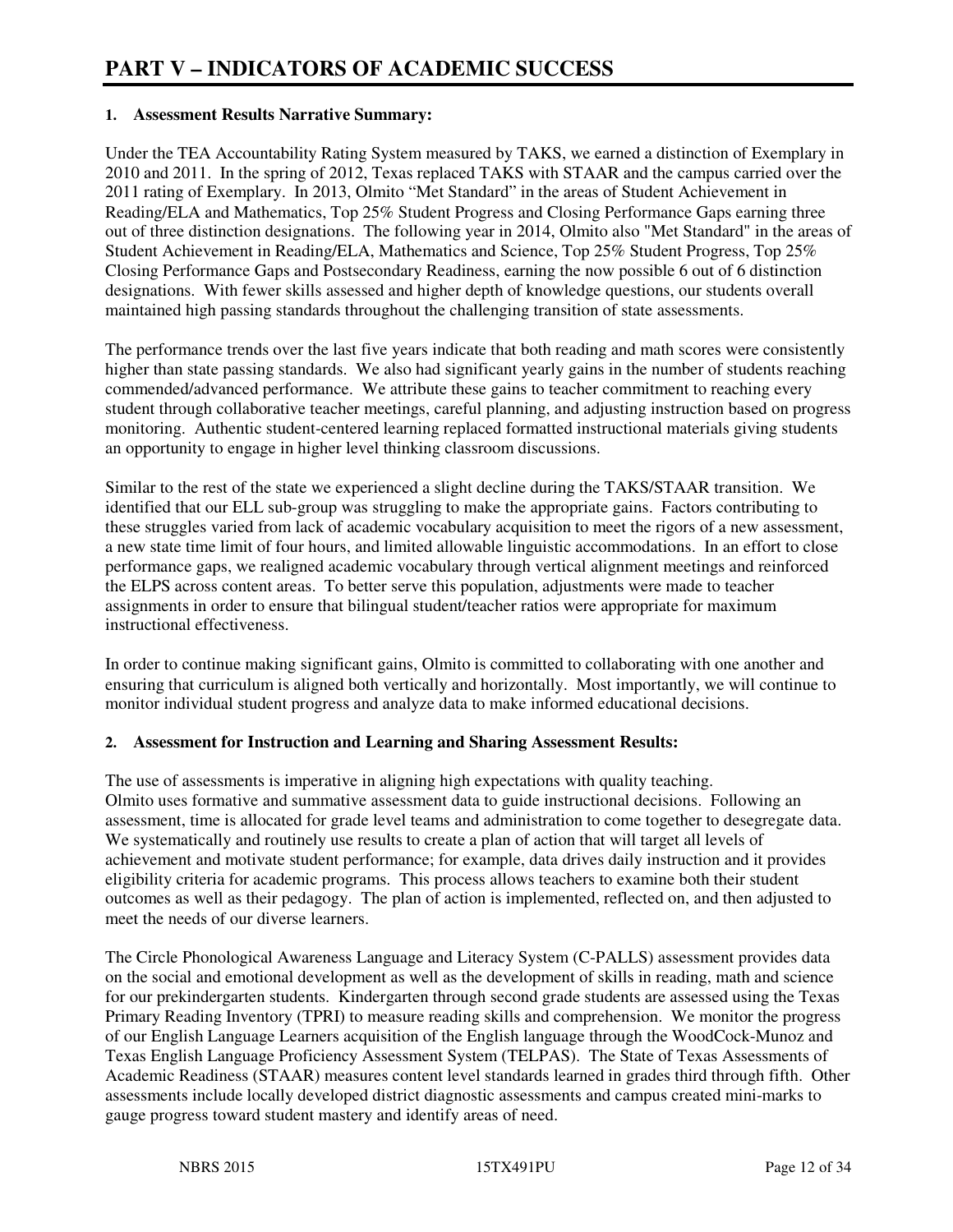We communicate student assessment results on different levels. Administrators and teachers review individual scores with students and parents via conference and/or notification letters. Campus results are shared at school assemblies where results are compared to state, region, district, as well as prior year results. Our ability to effectively communicate Olmito's instructional outcomes with staff, parents, students and the community has been a contributing factor to our success. Together we celebrate our successes and commit to areas of focus for the future.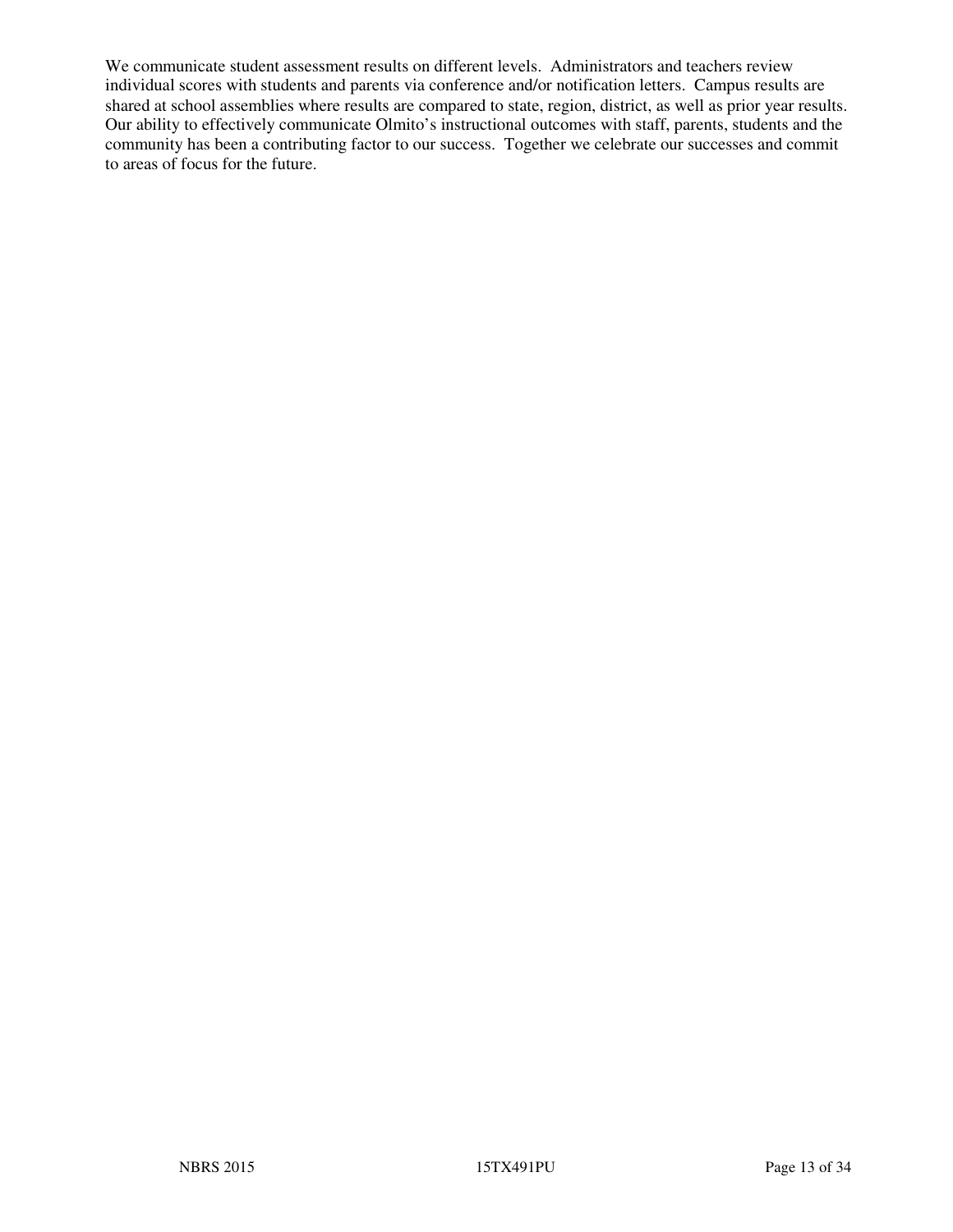# **1. School Climate/Culture**

What is at the foundation of Olmito's success? It is not by happenstance that our shared values and beliefs were established; but it was through purposeful planning and team consensus that our campus culture and climate were developed. As a team, we focused on determining how to provide the best support for our teachers and how to keep students engaged and motivated.

By keeping students and teachers at the forefront of all campus decisions, Olmito's culture clearly communicates routines and procedures, high academic and behavior expectations, and student/teacher leadership. We encourage and support our teachers to take on leadership roles through campus staff development presentations, school committees, and sponsoring after school programs. Our teachers also stay connected to former students as a means of support and motivation. Throughout the years, we have witnessed a positive academic and social-emotional transformation from our students. For instance, our teachers play a vital role in their social-emotional growth by helping them develop relationships with others, strengthening conflict resolution skills, and managing feelings and emotions. It is through established teacher-student relationships that our shared values and beliefs are reinforced.

Our school climate is influenced by our well-established culture. We work hard to provide a safe and supportive school climate that allows for positive relationships, engagement, and motivation. Olmito has and continues to recognize teachers by hosting appreciation days, providing "With Love" (monthly breakfast or lunch prepared by "Support Staff"), celebrating personal or professional accomplishments through "Something You Should Know" (e.g. receiving a Master's Degree), and by other random acts of kindness. We also promote a positive school climate for our students by hosting academic and cultural activities such as, science fair, parent literacy night, virtual/field trips, talent show, school plays and choir concerts.

In all, Olmito is not only committed to developing well rounded students, but we also foster the social, emotional, and professional growth of our teachers. Campus relationships are the key to making staff and students feel safe, cared for, valued, and supported. We will continue to work together to enhance the quality and character of our school through campus culture and climate.

# **2. Engaging Families and Community**

At Olmito Elementary, we realize that we are not alone in educating children; a team effort must exist between community, school, and home. Our staff builds relationships with the families, local businesses and institutes of higher education. The school helps to foster these relationships by involving parents and community members in our motto of: work hard and play hard.

We ask our parents and community to "work" with us in several ways. Parents are involved by ensuring that students: attend school daily, complete homework, follow rules and policies, study nightly, attend tutorials if needed, and participate in extra-curricular activities. Parents are invited to attend informational meetings such as Campus State Report Card Results, STAAR Night (state assessment information), Back to School Night (Campus Expectations/Policies/Rules), and participate in Parent-Teacher Conferences. We also provide parents and members of the community the opportunity to serve on campus based decision making committees. These committees include the Language Proficiency Acquisition Committee (LPAC), Campus Advisory Council (CAC), Coordinated Approach to Child Health (CATCH), and the Parent/Teacher Association (PTA). It is through these partnerships that Olmito continues to show success in the areas of school improvement and student growth.

Olmito staff, students, parents, and the community enjoy the "play" side of school activities as well. We have many clubs catering to a variety of student interests which promotes parental involvement. Parent volunteers often assist in clubs such as Cheerleading, Chess, Girls on the Run, and Volleyball by helping with fund raising, transporting and monitoring students, and most importantly cheering for and supporting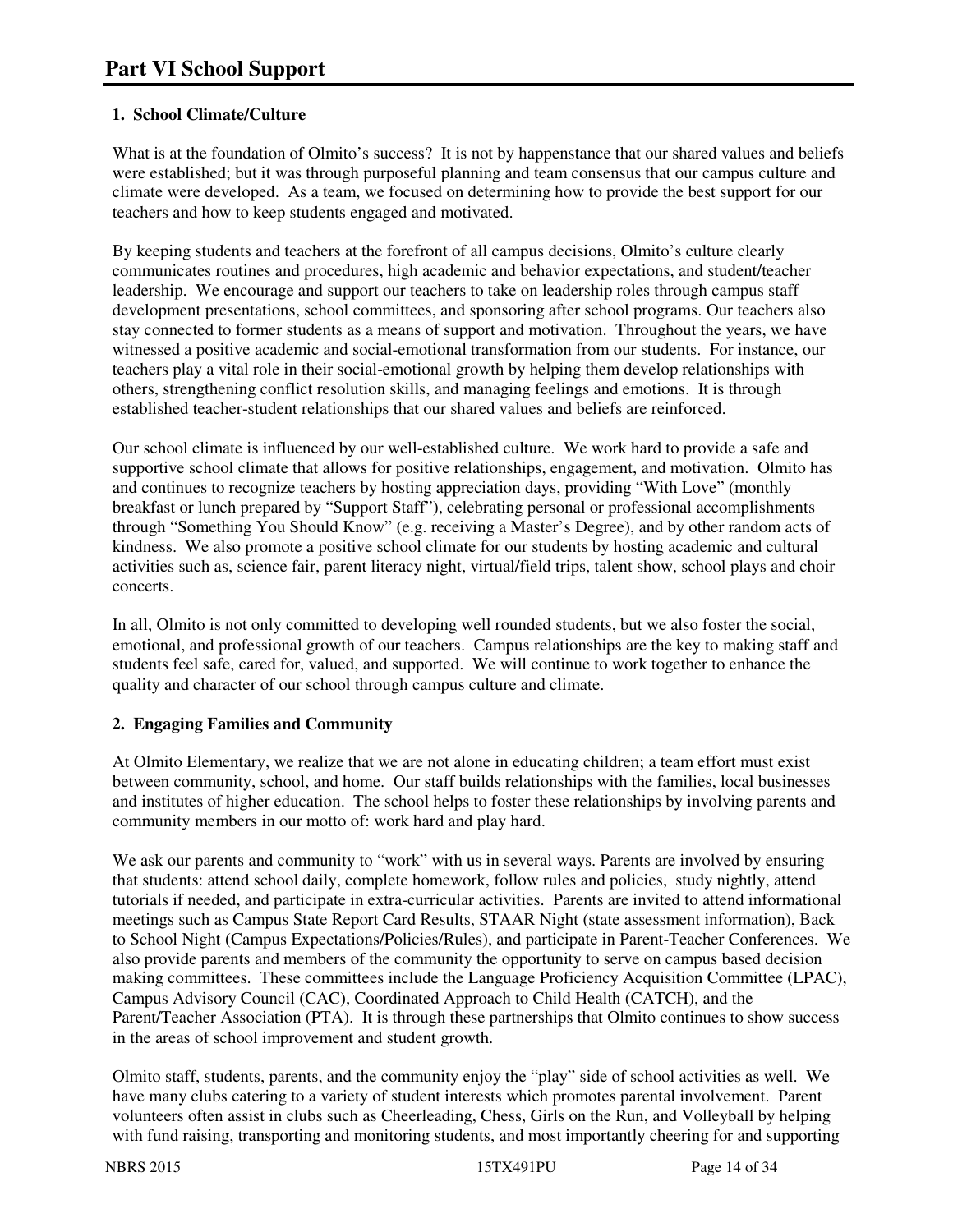the teams. Other special events allow parents to celebrate their child's academic and extra-curricular accomplishments such as awards assemblies, tailgating parties, dress up days; as well as, district competitions like the Elementary Academic Events, Spelling Bee, and Robotics.

We are fortunate to have a supportive community that gives their time and resources; however, we recognize that community engagement is a two way street. Olmito encourages students, families, and staff to give back through participation in various community service projects. Toys for Tots, Pennies for Patients, local food drives, recycling programs, community clean up, and Earth Day activities continue to build strong relationships. Our community relationships not only include local businesses but also include institutes of higher education. On occasions, Olmito has had the privilege of partnering with local college and universities to promote secondary readiness. College students and professors have been guest speakers at our annual college and career fairs. In all, this team approach allows us to stay focused on our goals of school improvement and student success.

#### **3. Professional Development**

Olmito supports the professional learning goals of each teacher by encouraging professional development (PD) opportunities at the district and campus level as well as teacher-selected studies. Olmito's PD program cohesively merges our campus mission and individual teacher needs. The opportunities range from blanketed trainings for district curriculum updates, book studies designed to address campus specific initiatives, and teachers observing colleagues in order to grow professionally. At all levels, PD is based on research based and centered on motivating teachers to be the best they can be.

Our district holds monthly vertical alignment meetings in the four core areas that include teachers from second through 12th grades. These monthly vertical alignment meetings target state standards and invite dialogue amongst teachers to network the best practices for each population in order to ensure student progress and close achievement gaps. All grade level teachers work together to target academic strengths and weakness, make recommendations to adjust district pacing guides and identify professional development needs. The district also hosts monthly Best Teaching Practices (BTP's) for grade-subject specific teachers. This "in-house" training allows master teachers to share best practices with other teachers from across the district.

Los Fresnos CISD has a strong and successful professional development program, and it is because of this example that Olmito chooses to mirror the district's approach to staff development. We conduct vertical alignment meetings throughout the year. Teacher representatives from each grade level attend the alignment meeting for the subject area they plan. These meetings are beneficial in many ways, they build teacher/administrator capacity, guide instruction, and close achievement gaps. Olmito provides mentoring opportunities that are based on professional goals and administrative feedback from walkthroughs and observations. For example, Olmito incorporates the "teacher sharing" concept by encouraging Teachers Teaching Teachers (TTTs) and Teachers Observing Teachers (TOTs). These opportunities allow teachers to share and learn new teaching strategies and techniques. Following a TTT or TOT, administrators and teachers meet to discuss possible applications. We utilize an online professional learning program that provides a multitude of topic-specific resources such as videos, lesson plans, research articles, blogs, and networking communities. This program encourages personal prescriptive learning as well as large group collaboration.

Professional learning at Olmito also includes traditional development opportunities such as conferences, book studies, staff meetings, grade level horizontal alignment meetings, and colleague mentoring. It is through these practices we are able to reflect upon and improve our techniques in to order ensure the success of our students.

# **4. School Leadership**

Leadership at Olmito has been and continues to be, a balance of leading, mentoring, developing, and collaborating. This leadership style allows our staff to share decision-making, promote team consensus,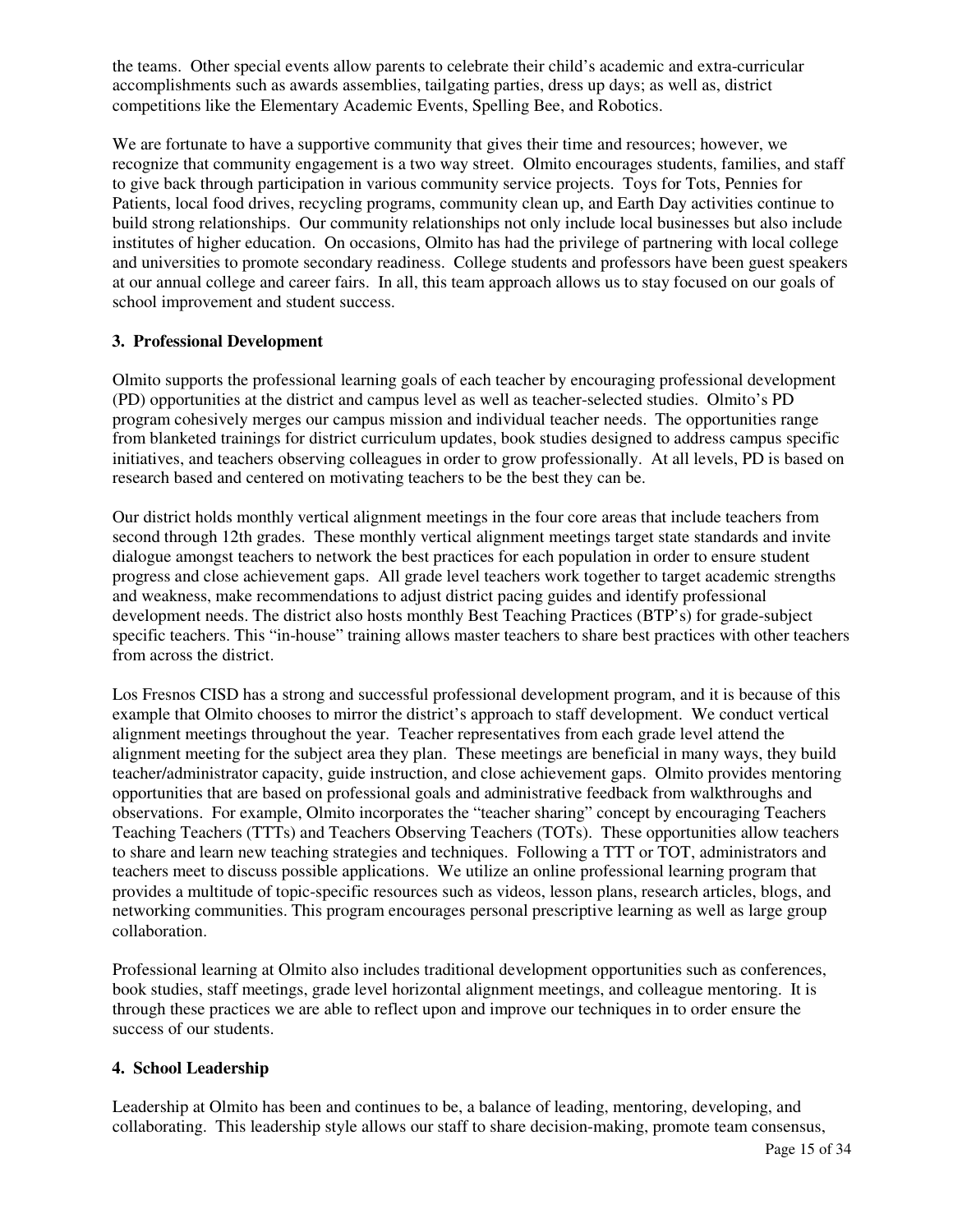and reflect on campus goals. We each contribute thoughts and ideas that focus on the visions and mission of Olmito Elementary. Valuing the roles and responsibilities of our profession sets a solid foundation for creating leaders. As a result of our beliefs and actions, we are committed to providing "students a safe environment where all learning styles will be nurtured in order to teach them to think critically, work collaboratively, communicate effectively, and act with integrity".

The structure of our leadership begins with our administrative team that consists of one campus principal and two assistant principals. Olmito has established a core leadership team known as "Support Staff" that focuses on policies, programs, relationships, and resources geared toward student success and staff morale. Our leadership team includes administrators, librarian, counselor, and dyslexia and science lab teachers. This core team also coordinates RtI, plans campus-wide activities and assemblies, monitors academic schedules, and implements all safety procedures and drills. The team meets every Friday to create our weekly newsletter which notifies staff of weekly events, upcoming activities, and focuses on campus initiatives. Our "Support Staff" models effective communication and collaboration which sets the tone for other leadership teams at Olmito.

All staff members are expected to take on a leadership or membership role by participating in one or more campus committees. These committees meet to develop and plan various activities such as community service projects, Veteran's Day, career/college fair, and many others. Aside from this, we also have teacher teams that serve on academic/policy committees such as the LPAC, GT, technology, campus advisory board, RtI, and PTA. It is Olmito's experience that as teachers are empowered to be leaders, there is a deepening of commitment and ownership to student success and school improvement.

As the liaison between the district service center and the campus, the principal is responsible for communicating information that is clear and concise while ensuring the safety of all during the hours of operation. By setting the vision, she advocates for students and staff by protecting instructional time, allocating time to analyze data, and ensuring all necessary resources are readily available. Together with the assistant principals, the administrative team collaborates to hire the right people, assign mentors, provide and participate in professional learning opportunities such as Teacher's Observing Teachers, and promote leadership roles. Whether one serves on a committee, advisory board, or support staff team, we are committed to valuing what matters most – our students.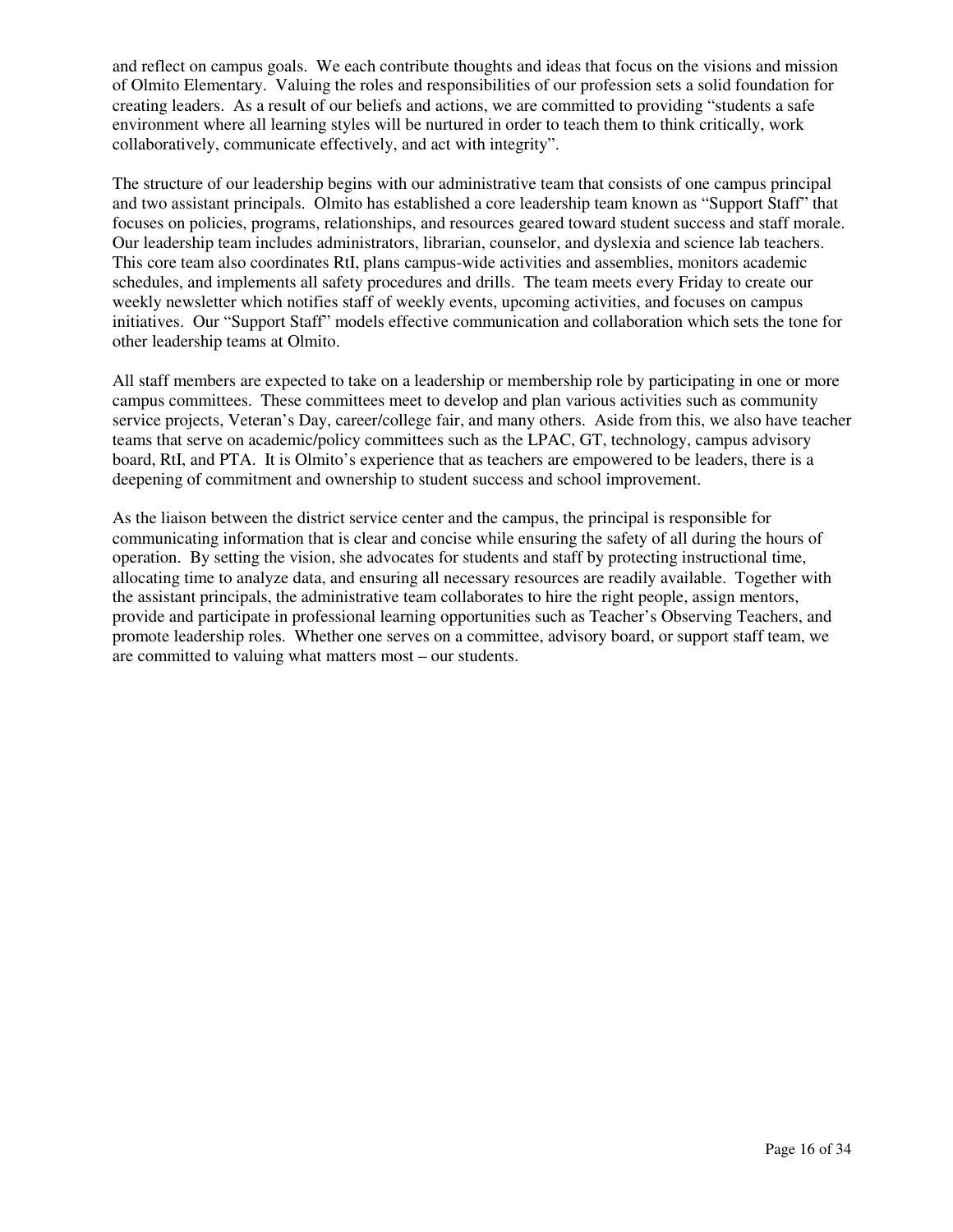| <b>Subject:</b> Math                       | <b>Test:</b> State of Texas Assessments of |
|--------------------------------------------|--------------------------------------------|
|                                            | Academic Readiness - STAAR^                |
| <b>All Students Tested/Grade: 3</b>        | <b>Edition/Publication Year: 2014</b>      |
| <b>Publisher:</b> Pearson Texas Assessment |                                            |

| School Year                      | 2013-2014      | 2012-2013        | 2011-2012      | 2010-2011      | 2009-2010      |
|----------------------------------|----------------|------------------|----------------|----------------|----------------|
| Testing month                    | Apr            | Apr              | Apr            | Apr            | Apr            |
| <b>SCHOOL SCORES*</b>            |                |                  |                |                |                |
| Satisfactory Academic            | 89             | 91               | 91             | 99             | 100            |
| Performance and above            |                |                  |                |                |                |
| <b>Advanced Academic</b>         | 28             | 36               | 24             | 61             | 49             |
| Performance                      |                |                  |                |                |                |
| Number of students tested        | 85             | 87               | 74             | 99             | 103            |
| Percent of total students tested | 100            | 100              | 100            | 100            | 100            |
| Number of students tested with   |                |                  |                |                |                |
| alternative assessment           |                |                  |                |                |                |
| % of students tested with        | $\overline{0}$ | $\boldsymbol{0}$ | $\overline{0}$ | $\overline{0}$ | $\overline{0}$ |
| alternative assessment           |                |                  |                |                |                |
| <b>SUBGROUP SCORES</b>           |                |                  |                |                |                |
| 1. Free and Reduced-Price        |                |                  |                |                |                |
| Meals/Socio-Economic/            |                |                  |                |                |                |
| <b>Disadvantaged Students</b>    |                |                  |                |                |                |
| Satisfactory Academic            | 88             | 89               | 89             | 99             | 100            |
| Performance and above            |                |                  |                |                |                |
| <b>Advanced Academic</b>         | 21             | 30               | 19             | 52             | 41             |
| Performance                      |                |                  |                |                |                |
| Number of students tested        | 52             | 54               | 37             | 69             | 64             |
| 2. Students receiving Special    |                |                  |                |                |                |
| <b>Education</b>                 |                |                  |                |                |                |
| Satisfactory Academic            |                |                  |                |                |                |
| Performance and above            |                |                  |                |                |                |
| <b>Advanced Academic</b>         |                |                  |                |                |                |
| Performance                      |                |                  |                |                |                |
| Number of students tested        |                |                  |                |                |                |
| 3. English Language Learner      |                |                  |                |                |                |
| <b>Students</b>                  |                |                  |                |                |                |
| Satisfactory Academic            | 88             | 94               | 95             | 98             | 100            |
| Performance and above            |                |                  |                |                |                |
| <b>Advanced Academic</b>         | 28             | 46               | 22             | 52             | 49             |
| Performance                      |                |                  |                |                |                |
| Number of students tested        | 40             | 35               | 37             | 42             | 55             |
| 4. Hispanic or Latino            |                |                  |                |                |                |
| <b>Students</b>                  |                |                  |                |                |                |
| Satisfactory Academic            | 89             | 91               | 90             | 99             | 100            |
| Performance and above            |                |                  |                |                |                |
| <b>Advanced Academic</b>         | 28             | 34               | 24             | 59             | 47             |
| Performance                      |                |                  |                |                |                |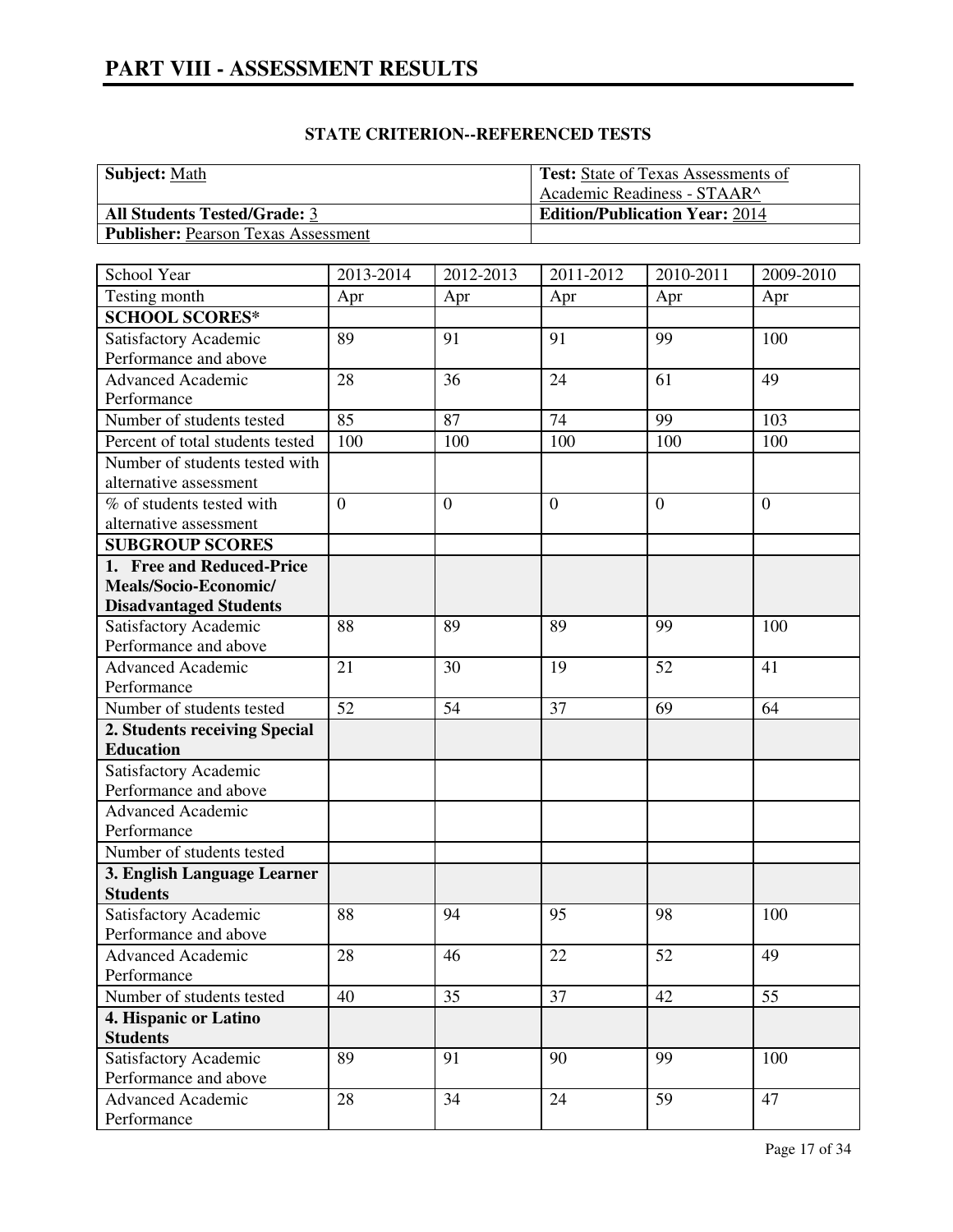| School Year                      | 2013-2014 | 2012-2013 | 2011-2012 | 2010-2011 | 2009-2010 |
|----------------------------------|-----------|-----------|-----------|-----------|-----------|
| Number of students tested        | 85        | 85        | 72        | 95        | 97        |
| 5. African-American              |           |           |           |           |           |
| <b>Students</b>                  |           |           |           |           |           |
| Satisfactory Academic            |           |           |           |           |           |
| Performance and above            |           |           |           |           |           |
| <b>Advanced Academic</b>         |           |           |           |           |           |
| Performance                      |           |           |           |           |           |
| Number of students tested        |           |           |           |           |           |
| <b>6. Asian Students</b>         |           |           |           |           |           |
| Satisfactory Academic            |           |           |           |           |           |
| Performance and above            |           |           |           |           |           |
| <b>Advanced Academic</b>         |           |           |           |           |           |
| Performance                      |           |           |           |           |           |
| Number of students tested        |           |           |           |           |           |
| 7. American Indian or            |           |           |           |           |           |
| <b>Alaska Native Students</b>    |           |           |           |           |           |
| Satisfactory Academic            |           |           |           |           |           |
| Performance and above            |           |           |           |           |           |
| Advanced Academic                |           |           |           |           |           |
| Performance                      |           |           |           |           |           |
| Number of students tested        |           |           |           |           |           |
| 8. Native Hawaiian or other      |           |           |           |           |           |
| <b>Pacific Islander Students</b> |           |           |           |           |           |
| Satisfactory Academic            |           |           |           |           |           |
| Performance and above            |           |           |           |           |           |
| <b>Advanced Academic</b>         |           |           |           |           |           |
| Performance                      |           |           |           |           |           |
| Number of students tested        |           |           |           |           |           |
| 9. White Students                |           |           |           |           |           |
| Satisfactory Academic            |           |           |           |           |           |
| Performance and above            |           |           |           |           |           |
| Advanced Academic                |           |           |           |           |           |
| Performance                      |           |           |           |           |           |
| Number of students tested        |           |           |           |           |           |
| 10. Two or More Races            |           |           |           |           |           |
| identified Students              |           |           |           |           |           |
| Satisfactory Academic            |           |           |           |           |           |
| Performance and above            |           |           |           |           |           |
| <b>Advanced Academic</b>         |           |           |           |           |           |
| Performance                      |           |           |           |           |           |
| Number of students tested        |           |           |           |           |           |
| 11. Other 1: Other 1             |           |           |           |           |           |
| Satisfactory Academic            |           |           |           |           |           |
| Performance and above            |           |           |           |           |           |
| <b>Advanced Academic</b>         |           |           |           |           |           |
| Performance                      |           |           |           |           |           |
| Number of students tested        |           |           |           |           |           |
| 12. Other 2: Other 2             |           |           |           |           |           |
| Satisfactory Academic            |           |           |           |           |           |
| Performance and above            |           |           |           |           |           |
| <b>Advanced Academic</b>         |           |           |           |           |           |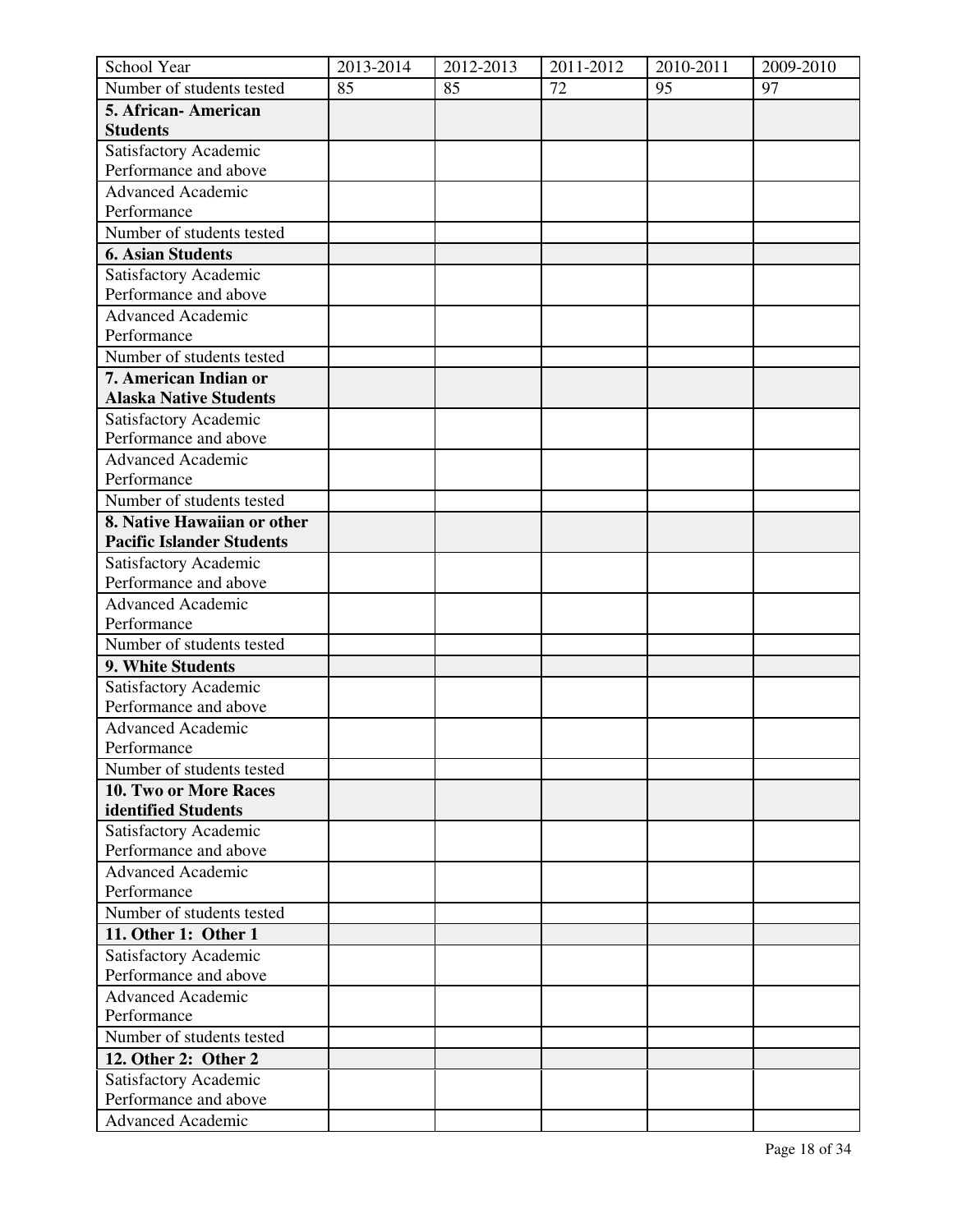| School Year               | 2013-2014 | 2012-2013 | 2011-2012 | 2010-2011 | 2009-2010 |
|---------------------------|-----------|-----------|-----------|-----------|-----------|
| Performance               |           |           |           |           |           |
| Number of students tested |           |           |           |           |           |
| 13. Other 3: Other 3      |           |           |           |           |           |
| Satisfactory Academic     |           |           |           |           |           |
| Performance and above     |           |           |           |           |           |
| <b>Advanced Academic</b>  |           |           |           |           |           |
| Performance               |           |           |           |           |           |
| Number of students tested |           |           |           |           |           |

**NOTES:** ^The Texas Assessment of Knowledge and Skills (TAKS) was replaced by the State of Texas Assessments of Academic Readiness (STAAR) in the 2011-2012 school year. Passing performance term used for STAAR is "Level II: Met Satisfactory" formally known as "Met Standard" on TAKS. High performance term used for STAAR is "Level III: Advanced" formally known as "Commended" on TAKS. Students who were administered a Spanish version of the state assessment for both STAAR and TAKS are less than or equal to 5% of the total number of students in 3rd grade.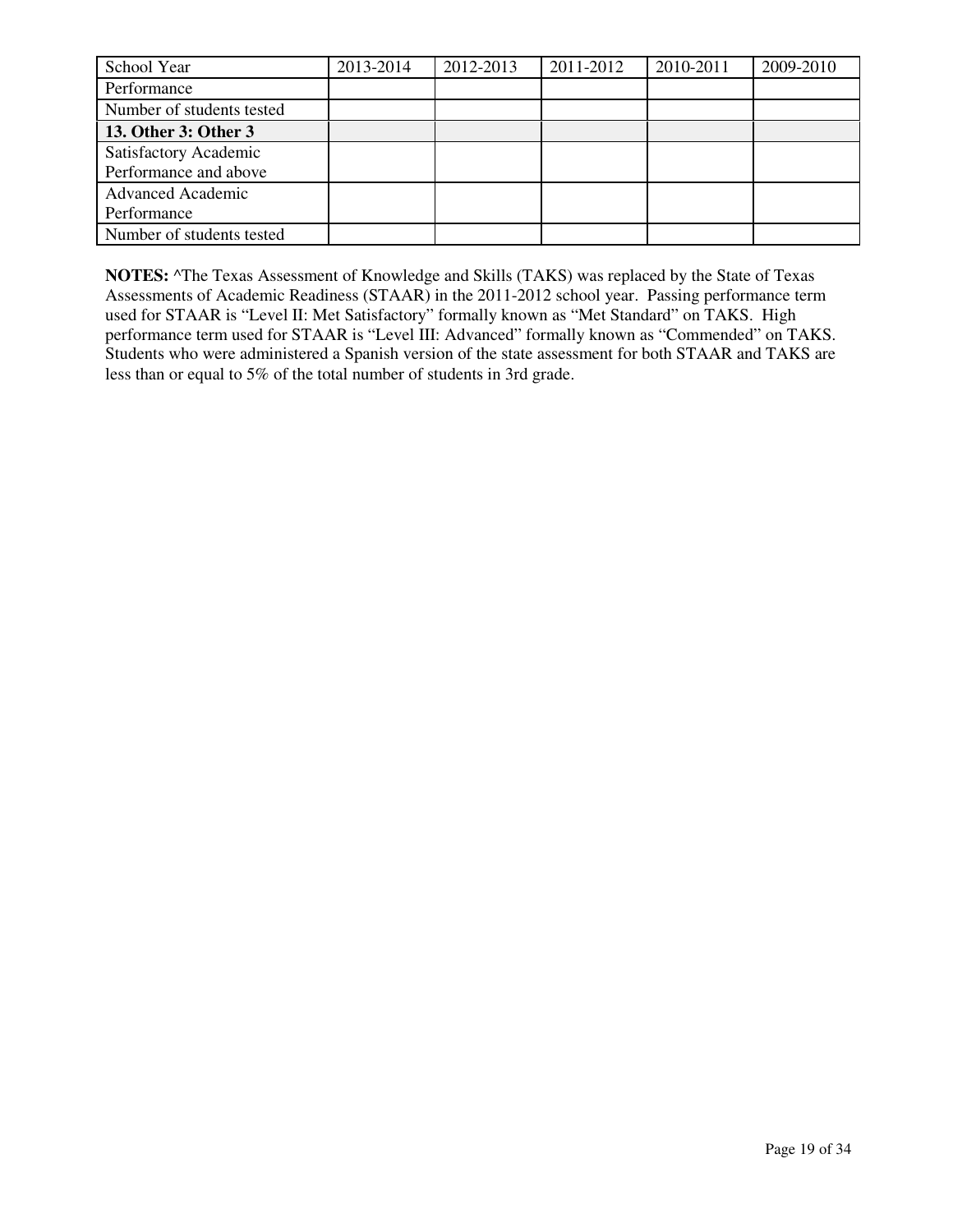| <b>Subject: Math</b>                       | <b>Test:</b> State of Texas Assessments of |
|--------------------------------------------|--------------------------------------------|
|                                            | Academic Readiness - STAAR^                |
| <b>All Students Tested/Grade: 4</b>        | <b>Edition/Publication Year: 2014</b>      |
| <b>Publisher: Pearson Texas Assessment</b> |                                            |

| School Year                             | 2013-2014      | 2012-2013      | 2011-2012      | 2010-2011 | 2009-2010      |
|-----------------------------------------|----------------|----------------|----------------|-----------|----------------|
| Testing month                           | Apr            | Apr            | Apr            | Apr       | Apr            |
| <b>SCHOOL SCORES*</b>                   |                |                |                |           |                |
| Satisfactory Academic                   | 96             | 93             | 88             | 96        | 98             |
| Performance and above                   |                |                |                |           |                |
| <b>Advanced Academic</b>                | 50             | 16             | 18             | 64        | 47             |
| Performance                             |                |                |                |           |                |
| Number of students tested               | 80             | 80             | 98             | 84        | 93             |
| Percent of total students tested        | 100            | 100            | 100            | 99        | 100            |
| Number of students tested with          |                |                |                |           |                |
| alternative assessment                  |                |                |                |           |                |
| $\overline{\%}$ of students tested with | $\overline{0}$ | $\overline{0}$ | $\overline{0}$ | $\theta$  | $\overline{0}$ |
| alternative assessment                  |                |                |                |           |                |
| <b>SUBGROUP SCORES</b>                  |                |                |                |           |                |
| 1. Free and Reduced-Price               |                |                |                |           |                |
| Meals/Socio-Economic/                   |                |                |                |           |                |
| <b>Disadvantaged Students</b>           |                |                |                |           |                |
| Satisfactory Academic                   | 96             | 89             | 86             | 98        | 100            |
| Performance and above                   |                |                |                |           |                |
| Advanced Academic                       | 45             | 14             | 14             | 56        | 46             |
| Performance                             |                |                |                |           |                |
| Number of students tested               | 51             | 35             | 69             | 50        | 54             |
| 2. Students receiving Special           |                |                |                |           |                |
| <b>Education</b>                        |                |                |                |           |                |
| Satisfactory Academic                   |                |                |                |           |                |
| Performance and above                   |                |                |                |           |                |
| <b>Advanced Academic</b>                |                |                |                |           |                |
| Performance                             |                |                |                |           |                |
| Number of students tested               |                |                |                |           |                |
| 3. English Language Learner             |                |                |                |           |                |
| <b>Students</b>                         |                |                |                |           |                |
| Satisfactory Academic                   | 78             | 83             | 62             | 88        | 100            |
| Performance and above                   |                |                |                |           |                |
| <b>Advanced Academic</b>                | 22             | $\mathbf{0}$   | 15             | 50        | 40             |
| Performance                             |                |                |                |           |                |
| Number of students tested               | 9              | 12             | 13             | 8         | 15             |
| 4. Hispanic or Latino                   |                |                |                |           |                |
| <b>Students</b>                         |                |                |                |           |                |
| Satisfactory Academic                   | 96             | 92             | 88             | 98        | 98             |
| Performance and above                   |                |                |                |           |                |
| <b>Advanced Academic</b>                | 49             | 16             | 17             | 64        | 47             |
| Performance                             |                |                |                |           |                |
| Number of students tested               | 78             | 77             | 94             | 80        | 88             |
| 5. African- American                    |                |                |                |           |                |
| <b>Students</b>                         |                |                |                |           |                |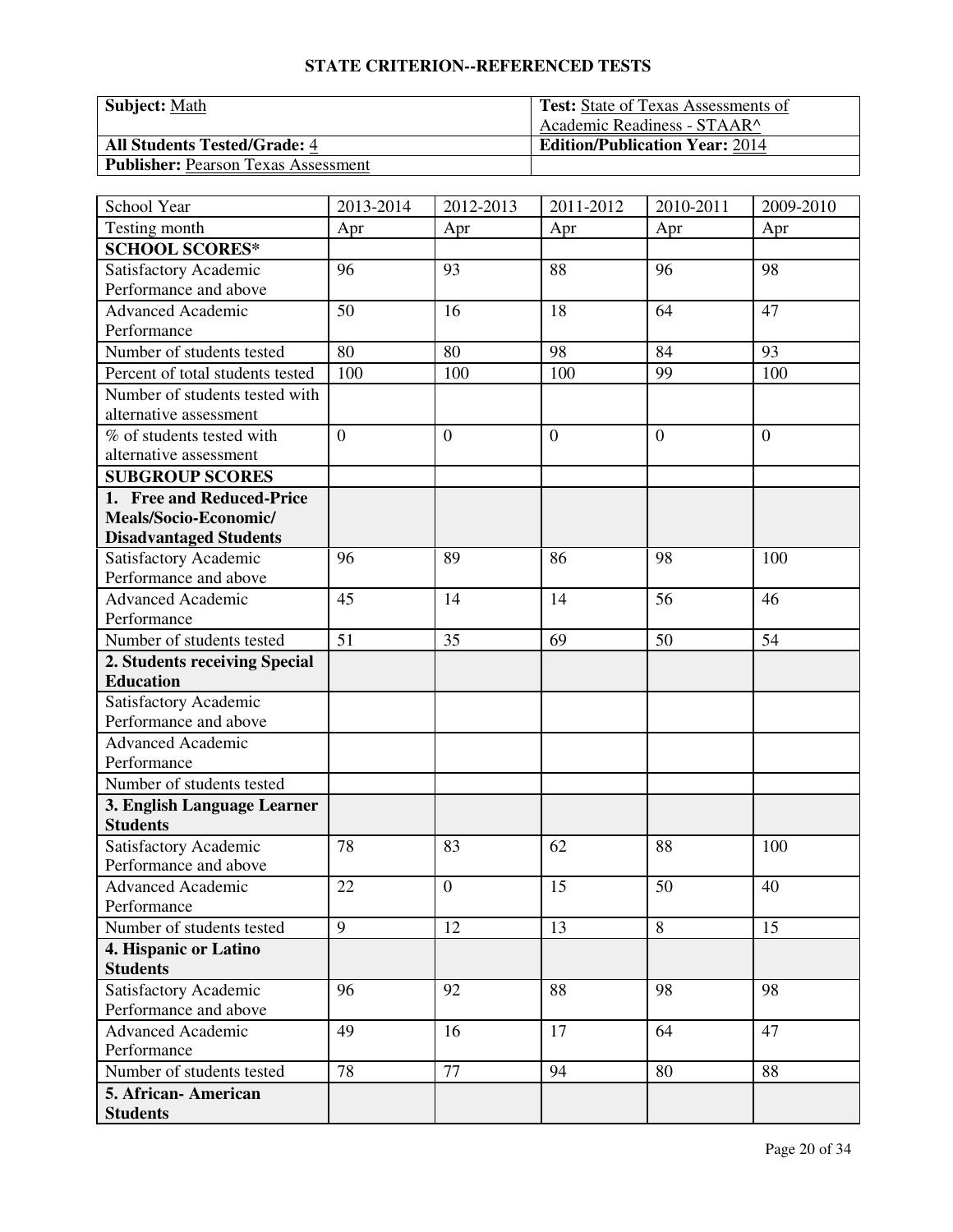| School Year                                    | 2013-2014 | 2012-2013 | 2011-2012 | 2010-2011 | 2009-2010 |
|------------------------------------------------|-----------|-----------|-----------|-----------|-----------|
| Satisfactory Academic                          |           |           |           |           |           |
| Performance and above                          |           |           |           |           |           |
| <b>Advanced Academic</b>                       |           |           |           |           |           |
| Performance                                    |           |           |           |           |           |
| Number of students tested                      |           |           |           |           |           |
| <b>6. Asian Students</b>                       |           |           |           |           |           |
| Satisfactory Academic                          |           |           |           |           |           |
| Performance and above                          |           |           |           |           |           |
| <b>Advanced Academic</b>                       |           |           |           |           |           |
| Performance                                    |           |           |           |           |           |
| Number of students tested                      |           |           |           |           |           |
| 7. American Indian or                          |           |           |           |           |           |
| <b>Alaska Native Students</b>                  |           |           |           |           |           |
| Satisfactory Academic                          |           |           |           |           |           |
| Performance and above                          |           |           |           |           |           |
| <b>Advanced Academic</b>                       |           |           |           |           |           |
| Performance                                    |           |           |           |           |           |
| Number of students tested                      |           |           |           |           |           |
| 8. Native Hawaiian or other                    |           |           |           |           |           |
| <b>Pacific Islander Students</b>               |           |           |           |           |           |
| Satisfactory Academic<br>Performance and above |           |           |           |           |           |
| <b>Advanced Academic</b>                       |           |           |           |           |           |
| Performance                                    |           |           |           |           |           |
| Number of students tested                      |           |           |           |           |           |
| 9. White Students                              |           |           |           |           |           |
| Satisfactory Academic                          |           |           |           |           |           |
| Performance and above                          |           |           |           |           |           |
| <b>Advanced Academic</b>                       |           |           |           |           |           |
| Performance                                    |           |           |           |           |           |
| Number of students tested                      |           |           |           |           |           |
| 10. Two or More Races                          |           |           |           |           |           |
| identified Students                            |           |           |           |           |           |
| Satisfactory Academic                          |           |           |           |           |           |
| Performance and above                          |           |           |           |           |           |
| <b>Advanced Academic</b>                       |           |           |           |           |           |
| Performance                                    |           |           |           |           |           |
| Number of students tested                      |           |           |           |           |           |
| 11. Other 1: Other 1                           |           |           |           |           |           |
| Satisfactory Academic                          |           |           |           |           |           |
| Performance and above                          |           |           |           |           |           |
| <b>Advanced Academic</b>                       |           |           |           |           |           |
| Performance                                    |           |           |           |           |           |
| Number of students tested                      |           |           |           |           |           |
| 12. Other 2: Other 2                           |           |           |           |           |           |
| Satisfactory Academic                          |           |           |           |           |           |
| Performance and above                          |           |           |           |           |           |
| <b>Advanced Academic</b>                       |           |           |           |           |           |
| Performance                                    |           |           |           |           |           |
| Number of students tested                      |           |           |           |           |           |
| 13. Other 3: Other 3                           |           |           |           |           |           |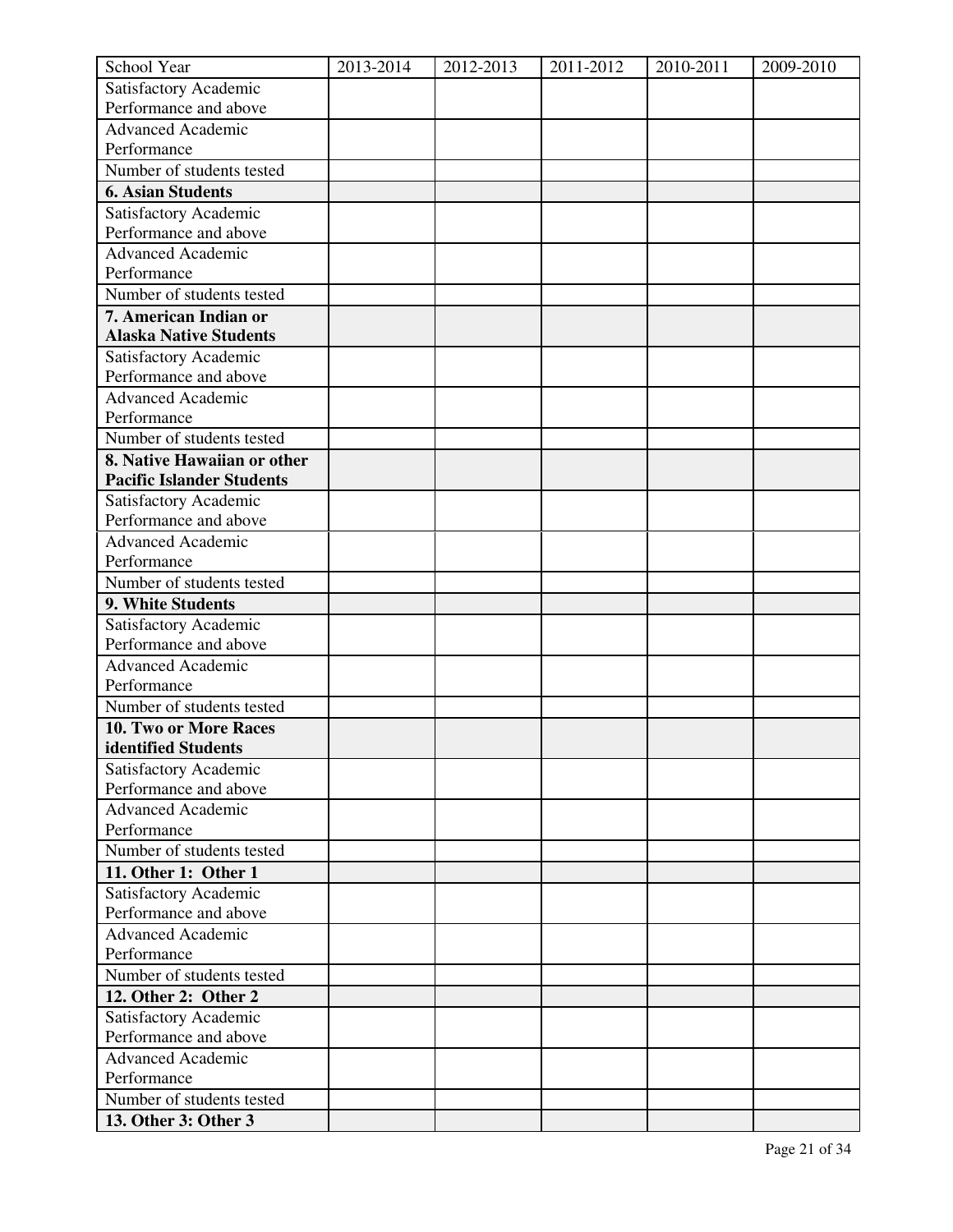| School Year               | 2013-2014 | 2012-2013 | 2011-2012 | 2010-2011 | 2009-2010 |
|---------------------------|-----------|-----------|-----------|-----------|-----------|
| Satisfactory Academic     |           |           |           |           |           |
| Performance and above     |           |           |           |           |           |
| <b>Advanced Academic</b>  |           |           |           |           |           |
| Performance               |           |           |           |           |           |
| Number of students tested |           |           |           |           |           |

**NOTES:** ^The Texas Assessment of Knowledge and Skills (TAKS) was replaced by the State of Texas Assessments of Academic Readiness (STAAR) in the 2011-2012 school year. Passing performance term used for STAAR is "Level II: Met Satisfactory" formally known as "Met Standard" on TAKS. High performance term used for STAAR is "Level III: Advanced" formally known as "Commended" on TAKS. Students who were administered a Spanish version of the state assessment for both STAAR and TAKS are less than or equal to 5% of the total number of students in 4th grade.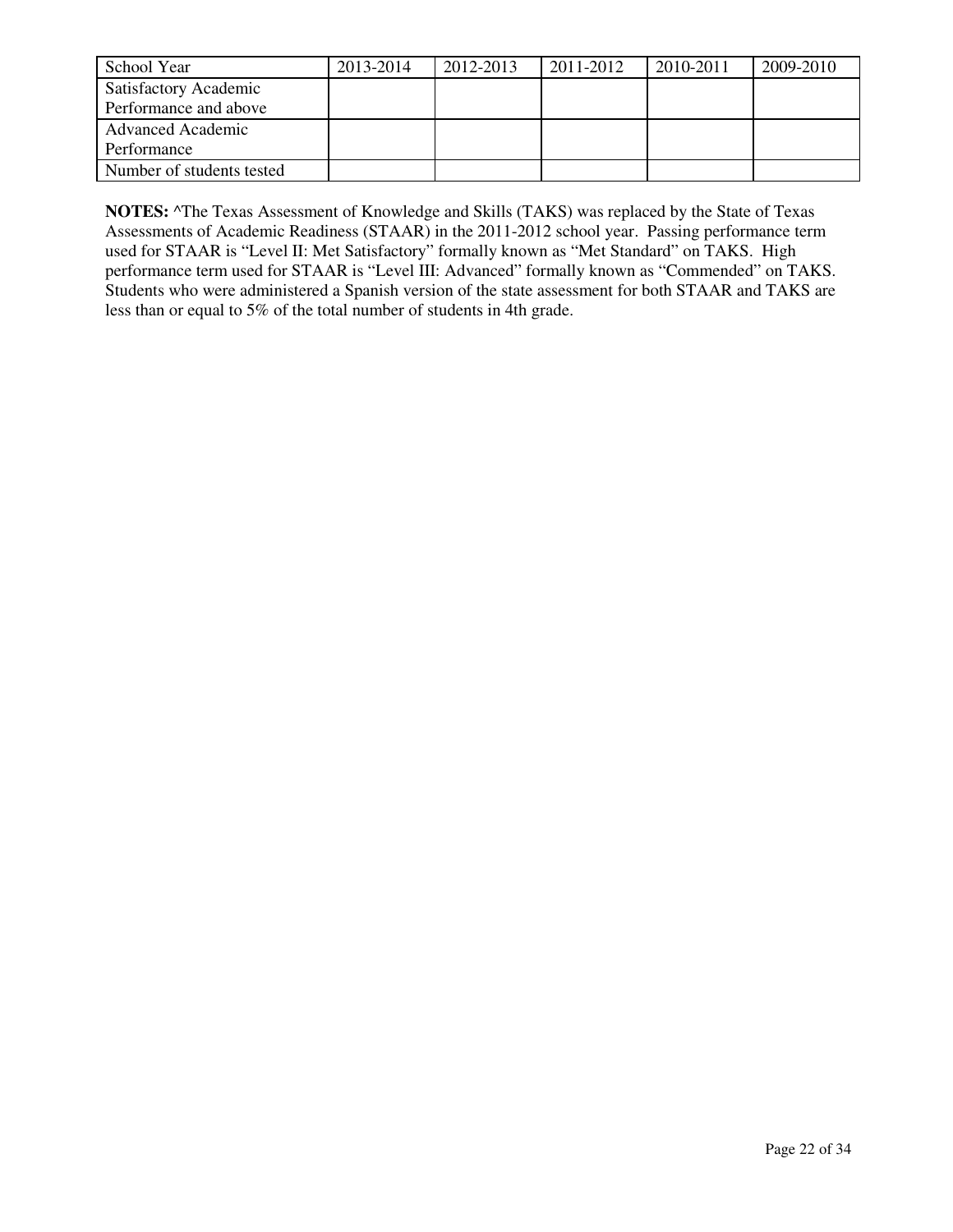| <b>Subject: Math</b>                       | <b>Test:</b> State of Texas Assessments of |
|--------------------------------------------|--------------------------------------------|
|                                            | Academic Readiness - STAAR^                |
| <b>All Students Tested/Grade: 5</b>        | <b>Edition/Publication Year: 2014</b>      |
| <b>Publisher: Pearson Texas Assessment</b> |                                            |

| School Year                             | 2013-2014      | 2012-2013      | 2011-2012      | 2010-2011       | 2009-2010      |
|-----------------------------------------|----------------|----------------|----------------|-----------------|----------------|
| Testing month                           | Apr            | Apr            | Mar            | Apr             | Apr            |
| <b>SCHOOL SCORES*</b>                   |                |                |                |                 |                |
| Satisfactory Academic                   | 100            | 100            | 92             | 100             | 96             |
| Performance and above                   |                |                |                |                 |                |
| <b>Advanced Academic</b>                | 49             | 53             | 44             | 66              | 61             |
| Performance                             |                |                |                |                 |                |
| Number of students tested               | 79             | 98             | 88             | $\overline{82}$ | 89             |
| Percent of total students tested        | 100            | 100            | 100            | 100             | 99             |
| Number of students tested with          |                |                |                |                 |                |
| alternative assessment                  |                |                |                |                 |                |
| $\overline{\%}$ of students tested with | $\overline{0}$ | $\overline{0}$ | $\overline{0}$ | $\theta$        | $\overline{0}$ |
| alternative assessment                  |                |                |                |                 |                |
| <b>SUBGROUP SCORES</b>                  |                |                |                |                 |                |
| 1. Free and Reduced-Price               |                |                |                |                 |                |
| Meals/Socio-Economic/                   |                |                |                |                 |                |
| <b>Disadvantaged Students</b>           |                |                |                |                 |                |
| Satisfactory Academic                   | 100            | 100            | 91             | 100             | 95             |
| Performance and above                   |                |                |                |                 |                |
| Advanced Academic                       | 47             | 45             | 45             | 59              | 60             |
| Performance                             |                |                |                |                 |                |
| Number of students tested               | 34             | 69             | 53             | 49              | 60             |
| 2. Students receiving Special           |                |                |                |                 |                |
| <b>Education</b>                        |                |                |                |                 |                |
| Satisfactory Academic                   |                |                |                |                 |                |
| Performance and above                   |                |                |                |                 |                |
| <b>Advanced Academic</b>                |                |                |                |                 |                |
| Performance                             |                |                |                |                 |                |
| Number of students tested               |                |                |                |                 |                |
| 3. English Language Learner             |                |                |                |                 |                |
| <b>Students</b>                         |                |                |                |                 |                |
| Satisfactory Academic                   | 100            | 100            | 33             | 100             | 80             |
| Performance and above                   |                |                |                |                 |                |
| <b>Advanced Academic</b>                | 50             | 45             | 33             | 20              | 20             |
| Performance                             |                |                |                |                 |                |
| Number of students tested               | 6              | 11             | $\overline{3}$ | 5               | 10             |
| 4. Hispanic or Latino                   |                |                |                |                 |                |
| <b>Students</b>                         |                |                |                |                 |                |
| Satisfactory Academic                   | 100            | 100            | 93             | 100             | 97             |
| Performance and above                   |                |                |                |                 |                |
| <b>Advanced Academic</b>                | 49             | 52             | 44             | 64              | 60             |
| Performance                             |                |                |                |                 |                |
| Number of students tested               | 75             | 95             | 81             | 78              | 86             |
| 5. African- American                    |                |                |                |                 |                |
| <b>Students</b>                         |                |                |                |                 |                |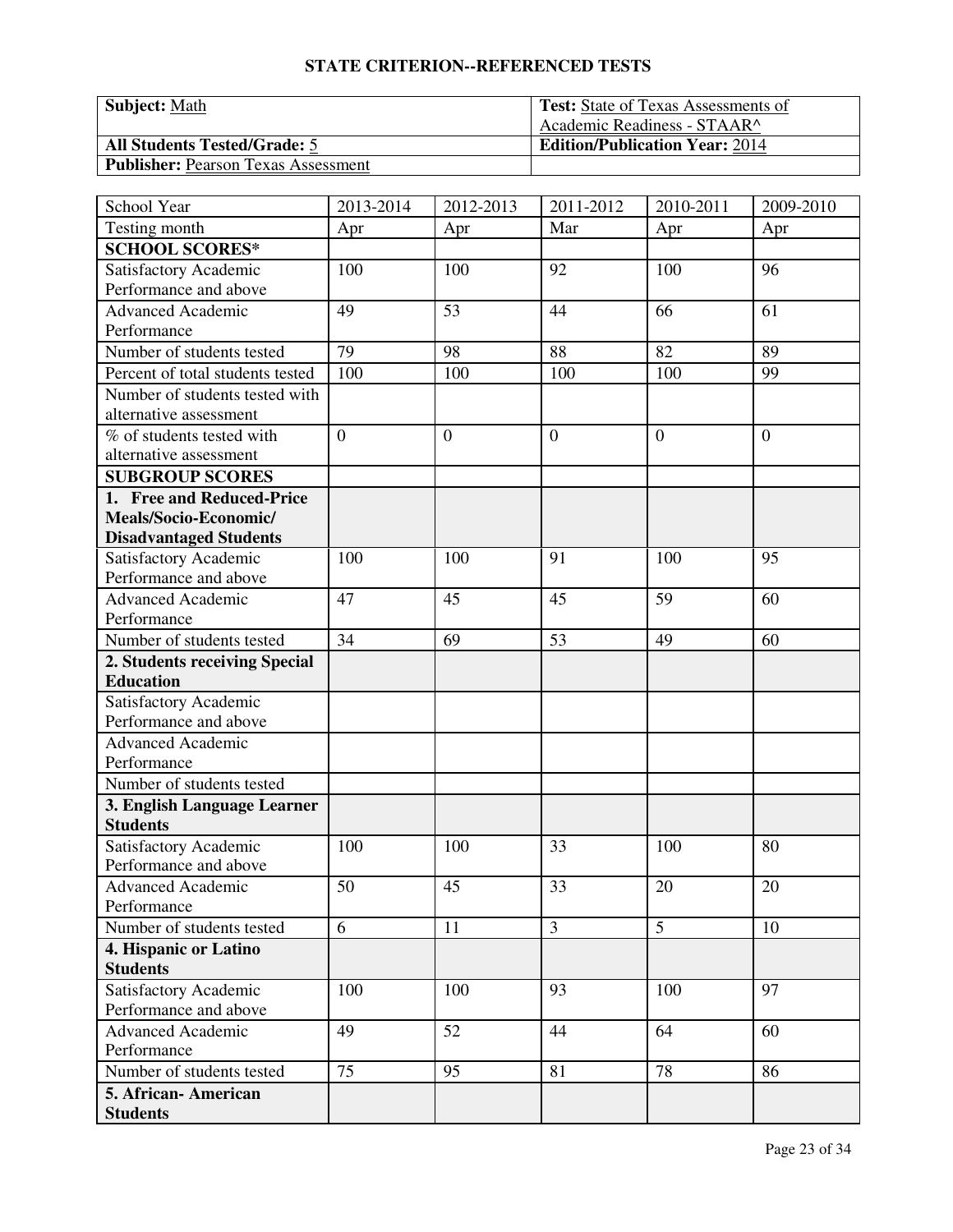| School Year                                    | 2013-2014 | 2012-2013 | 2011-2012 | 2010-2011 | 2009-2010 |
|------------------------------------------------|-----------|-----------|-----------|-----------|-----------|
| Satisfactory Academic                          |           |           |           |           |           |
| Performance and above                          |           |           |           |           |           |
| <b>Advanced Academic</b>                       |           |           |           |           |           |
| Performance                                    |           |           |           |           |           |
| Number of students tested                      |           |           |           |           |           |
| <b>6. Asian Students</b>                       |           |           |           |           |           |
| Satisfactory Academic                          |           |           |           |           |           |
| Performance and above                          |           |           |           |           |           |
| <b>Advanced Academic</b>                       |           |           |           |           |           |
| Performance                                    |           |           |           |           |           |
| Number of students tested                      |           |           |           |           |           |
| 7. American Indian or                          |           |           |           |           |           |
| <b>Alaska Native Students</b>                  |           |           |           |           |           |
| Satisfactory Academic                          |           |           |           |           |           |
| Performance and above                          |           |           |           |           |           |
| <b>Advanced Academic</b>                       |           |           |           |           |           |
| Performance                                    |           |           |           |           |           |
| Number of students tested                      |           |           |           |           |           |
| 8. Native Hawaiian or other                    |           |           |           |           |           |
| <b>Pacific Islander Students</b>               |           |           |           |           |           |
| Satisfactory Academic<br>Performance and above |           |           |           |           |           |
| <b>Advanced Academic</b>                       |           |           |           |           |           |
| Performance                                    |           |           |           |           |           |
| Number of students tested                      |           |           |           |           |           |
| 9. White Students                              |           |           |           |           |           |
| Satisfactory Academic                          |           |           |           |           |           |
| Performance and above                          |           |           |           |           |           |
| <b>Advanced Academic</b>                       |           |           |           |           |           |
| Performance                                    |           |           |           |           |           |
| Number of students tested                      |           |           |           |           |           |
| 10. Two or More Races                          |           |           |           |           |           |
| identified Students                            |           |           |           |           |           |
| Satisfactory Academic                          |           |           |           |           |           |
| Performance and above                          |           |           |           |           |           |
| <b>Advanced Academic</b>                       |           |           |           |           |           |
| Performance                                    |           |           |           |           |           |
| Number of students tested                      |           |           |           |           |           |
| 11. Other 1: Other 1                           |           |           |           |           |           |
| Satisfactory Academic                          |           |           |           |           |           |
| Performance and above                          |           |           |           |           |           |
| <b>Advanced Academic</b>                       |           |           |           |           |           |
| Performance                                    |           |           |           |           |           |
| Number of students tested                      |           |           |           |           |           |
| 12. Other 2: Other 2                           |           |           |           |           |           |
| Satisfactory Academic                          |           |           |           |           |           |
| Performance and above                          |           |           |           |           |           |
| <b>Advanced Academic</b>                       |           |           |           |           |           |
| Performance                                    |           |           |           |           |           |
| Number of students tested                      |           |           |           |           |           |
| 13. Other 3: Other 3                           |           |           |           |           |           |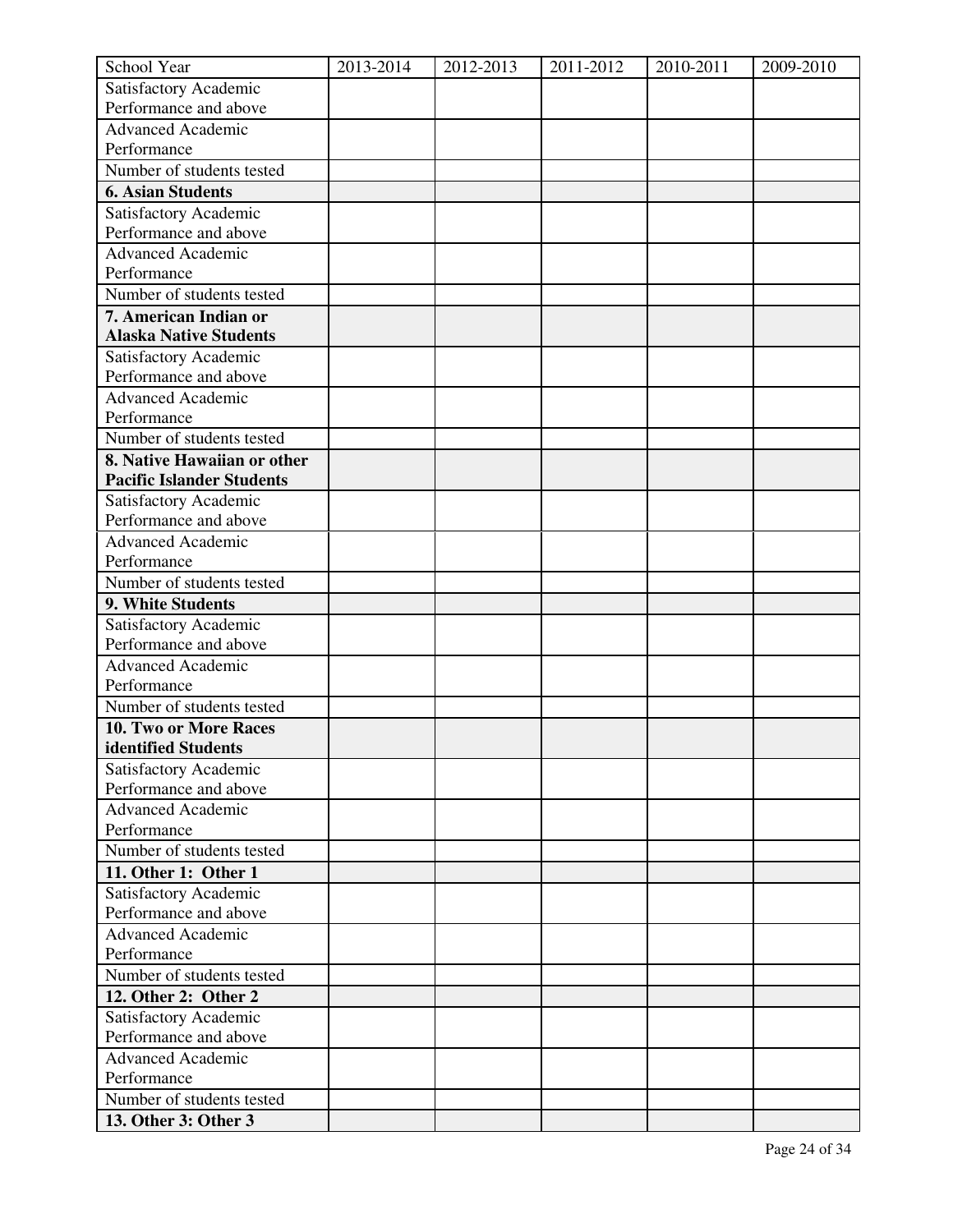| School Year               | 2013-2014 | 2012-2013 | 2011-2012 | 2010-2011 | 2009-2010 |
|---------------------------|-----------|-----------|-----------|-----------|-----------|
| Satisfactory Academic     |           |           |           |           |           |
| Performance and above     |           |           |           |           |           |
| <b>Advanced Academic</b>  |           |           |           |           |           |
| Performance               |           |           |           |           |           |
| Number of students tested |           |           |           |           |           |

**NOTES:** ^The Texas Assessment of Knowledge and Skills (TAKS) was replaced by the State of Texas Assessments of Academic Readiness (STAAR) in the 2011-2012 school year. Passing performance term used for STAAR is "Level II: Met Satisfactory" formally known as "Met Standard" on TAKS. High performance term used for STAAR is "Level III: Advanced" formally known as "Commended" on TAKS. Students who were administered a Spanish version of the state assessment for both STAAR and TAKS are less than or equal to 5% of the total number of students in 5th grade.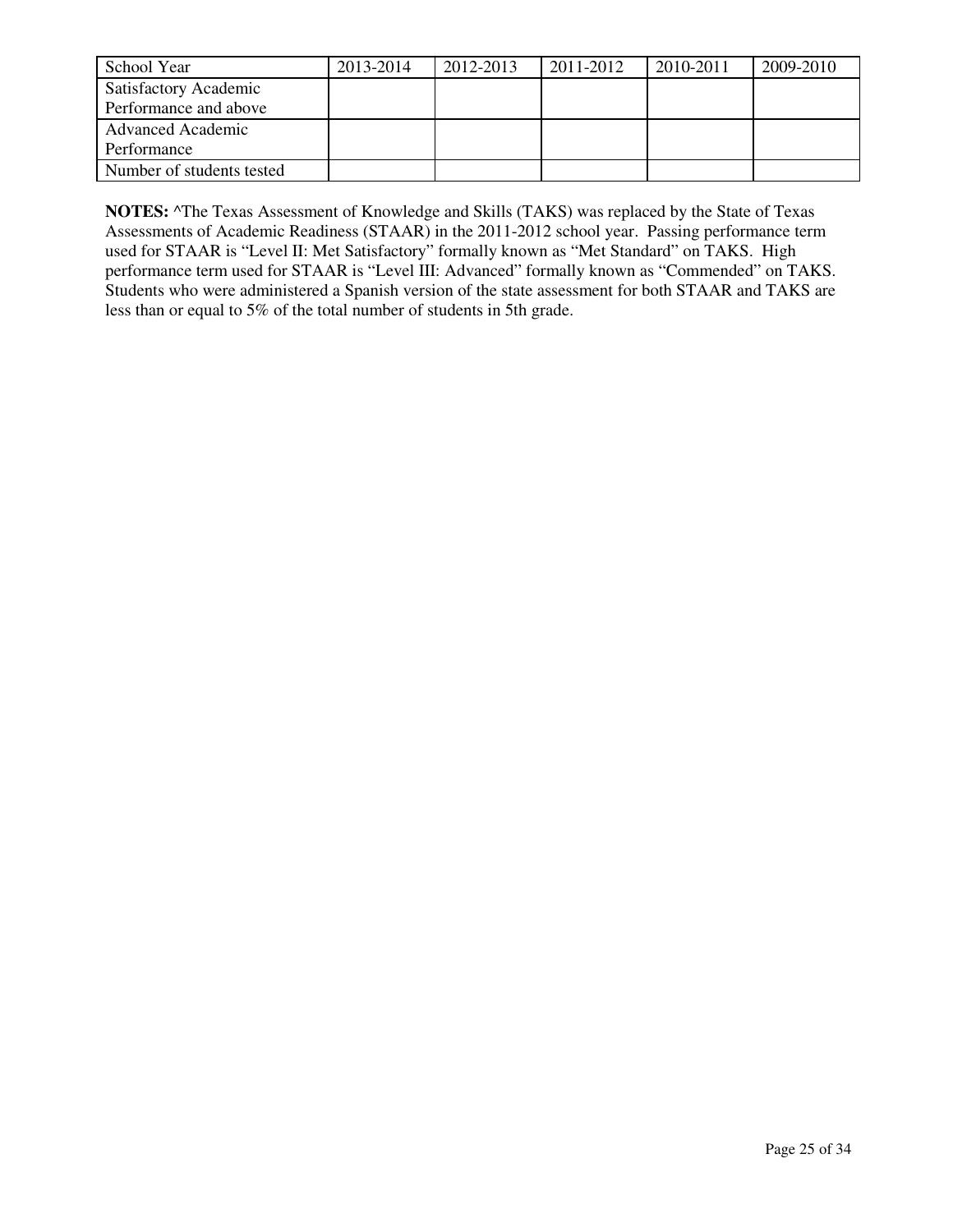| <b>Subject:</b> Reading/ELA                | <b>Test:</b> State of Texas Assessments of |
|--------------------------------------------|--------------------------------------------|
|                                            | Academic Readiness - STAAR^                |
| <b>All Students Tested/Grade: 3</b>        | <b>Edition/Publication Year: 2014</b>      |
| <b>Publisher: Pearson Texas Assessment</b> |                                            |

| School Year                      | 2013-2014      | 2012-2013 | 2011-2012      | 2010-2011 | 2009-2010      |
|----------------------------------|----------------|-----------|----------------|-----------|----------------|
| Testing month                    | Apr            | Apr       | Apr            | Apr       | Mar            |
| <b>SCHOOL SCORES*</b>            |                |           |                |           |                |
| Satisfactory Academic            | 92             | 93        | 95             | 99        | 97             |
| Performance and above            |                |           |                |           |                |
| <b>Advanced Academic</b>         | 19             | 38        | 34             | 59        | 66             |
| Performance                      |                |           |                |           |                |
| Number of students tested        | 85             | 86        | 74             | 99        | 102            |
| Percent of total students tested | 100            | 99        | 100            | 100       | 100            |
| Number of students tested with   |                |           |                |           |                |
| alternative assessment           |                |           |                |           |                |
| % of students tested with        | $\overline{0}$ | $\theta$  | $\overline{0}$ | $\theta$  | $\overline{0}$ |
| alternative assessment           |                |           |                |           |                |
| <b>SUBGROUP SCORES</b>           |                |           |                |           |                |
| 1. Free and Reduced-Price        |                |           |                |           |                |
| Meals/Socio-Economic/            |                |           |                |           |                |
| <b>Disadvantaged Students</b>    |                |           |                |           |                |
| Satisfactory Academic            | 92             | 93        | 95             | 99        | 95             |
| Performance and above            |                |           |                |           |                |
| Advanced Academic                | 15             | 39        | 24             | 48        | 65             |
| Performance                      |                |           |                |           |                |
| Number of students tested        | 52             | 54        | 37             | 69        | 63             |
| 2. Students receiving Special    |                |           |                |           |                |
| <b>Education</b>                 |                |           |                |           |                |
| Satisfactory Academic            |                |           |                |           |                |
| Performance and above            |                |           |                |           |                |
| <b>Advanced Academic</b>         |                |           |                |           |                |
| Performance                      |                |           |                |           |                |
| Number of students tested        |                |           |                |           |                |
| 3. English Language Learner      |                |           |                |           |                |
| <b>Students</b>                  |                |           |                |           |                |
| Satisfactory Academic            | 83             | 91        | 92             | 98        | 98             |
| Performance and above            |                |           |                |           |                |
| <b>Advanced Academic</b>         | 23             | 40        | 27             | 52        | 65             |
| Performance                      |                |           |                |           |                |
| Number of students tested        | 40             | 35        | 37             | 42        | 54             |
| 4. Hispanic or Latino            |                |           |                |           |                |
| <b>Students</b>                  |                |           |                |           |                |
| Satisfactory Academic            | 92             | 94        | 94             | 99        | 97             |
| Performance and above            |                |           |                |           |                |
| <b>Advanced Academic</b>         | 19             | 37        | 33             | 58        | 65             |
| Performance                      |                |           |                |           |                |
| Number of students tested        | 85             | 84        | 72             | 95        | 96             |
| 5. African- American             |                |           |                |           |                |
| <b>Students</b>                  |                |           |                |           |                |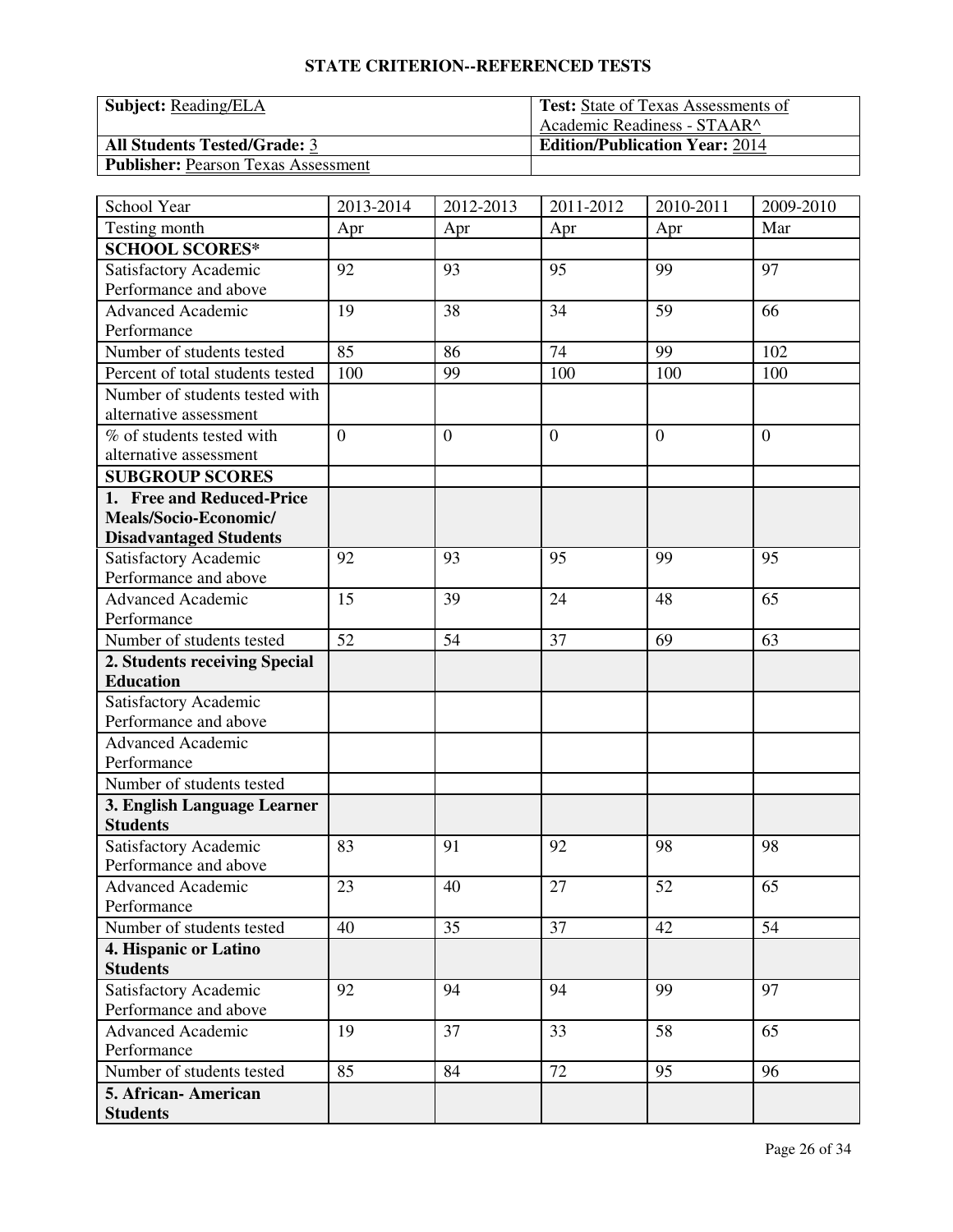| School Year                                    | 2013-2014 | 2012-2013 | 2011-2012 | 2010-2011 | 2009-2010 |
|------------------------------------------------|-----------|-----------|-----------|-----------|-----------|
| Satisfactory Academic                          |           |           |           |           |           |
| Performance and above                          |           |           |           |           |           |
| <b>Advanced Academic</b>                       |           |           |           |           |           |
| Performance                                    |           |           |           |           |           |
| Number of students tested                      |           |           |           |           |           |
| <b>6. Asian Students</b>                       |           |           |           |           |           |
| Satisfactory Academic                          |           |           |           |           |           |
| Performance and above                          |           |           |           |           |           |
| <b>Advanced Academic</b>                       |           |           |           |           |           |
| Performance                                    |           |           |           |           |           |
| Number of students tested                      |           |           |           |           |           |
| 7. American Indian or                          |           |           |           |           |           |
| <b>Alaska Native Students</b>                  |           |           |           |           |           |
| Satisfactory Academic                          |           |           |           |           |           |
| Performance and above                          |           |           |           |           |           |
| <b>Advanced Academic</b>                       |           |           |           |           |           |
| Performance                                    |           |           |           |           |           |
| Number of students tested                      |           |           |           |           |           |
| 8. Native Hawaiian or other                    |           |           |           |           |           |
| <b>Pacific Islander Students</b>               |           |           |           |           |           |
| Satisfactory Academic<br>Performance and above |           |           |           |           |           |
| <b>Advanced Academic</b>                       |           |           |           |           |           |
| Performance                                    |           |           |           |           |           |
| Number of students tested                      |           |           |           |           |           |
| 9. White Students                              |           |           |           |           |           |
| Satisfactory Academic                          |           |           |           |           |           |
| Performance and above                          |           |           |           |           |           |
| <b>Advanced Academic</b>                       |           |           |           |           |           |
| Performance                                    |           |           |           |           |           |
| Number of students tested                      |           |           |           |           |           |
| 10. Two or More Races                          |           |           |           |           |           |
| identified Students                            |           |           |           |           |           |
| Satisfactory Academic                          |           |           |           |           |           |
| Performance and above                          |           |           |           |           |           |
| <b>Advanced Academic</b>                       |           |           |           |           |           |
| Performance                                    |           |           |           |           |           |
| Number of students tested                      |           |           |           |           |           |
| 11. Other 1: Other 1                           |           |           |           |           |           |
| Satisfactory Academic                          |           |           |           |           |           |
| Performance and above                          |           |           |           |           |           |
| <b>Advanced Academic</b>                       |           |           |           |           |           |
| Performance                                    |           |           |           |           |           |
| Number of students tested                      |           |           |           |           |           |
| 12. Other 2: Other 2                           |           |           |           |           |           |
| Satisfactory Academic                          |           |           |           |           |           |
| Performance and above                          |           |           |           |           |           |
| <b>Advanced Academic</b>                       |           |           |           |           |           |
| Performance                                    |           |           |           |           |           |
| Number of students tested                      |           |           |           |           |           |
| 13. Other 3: Other 3                           |           |           |           |           |           |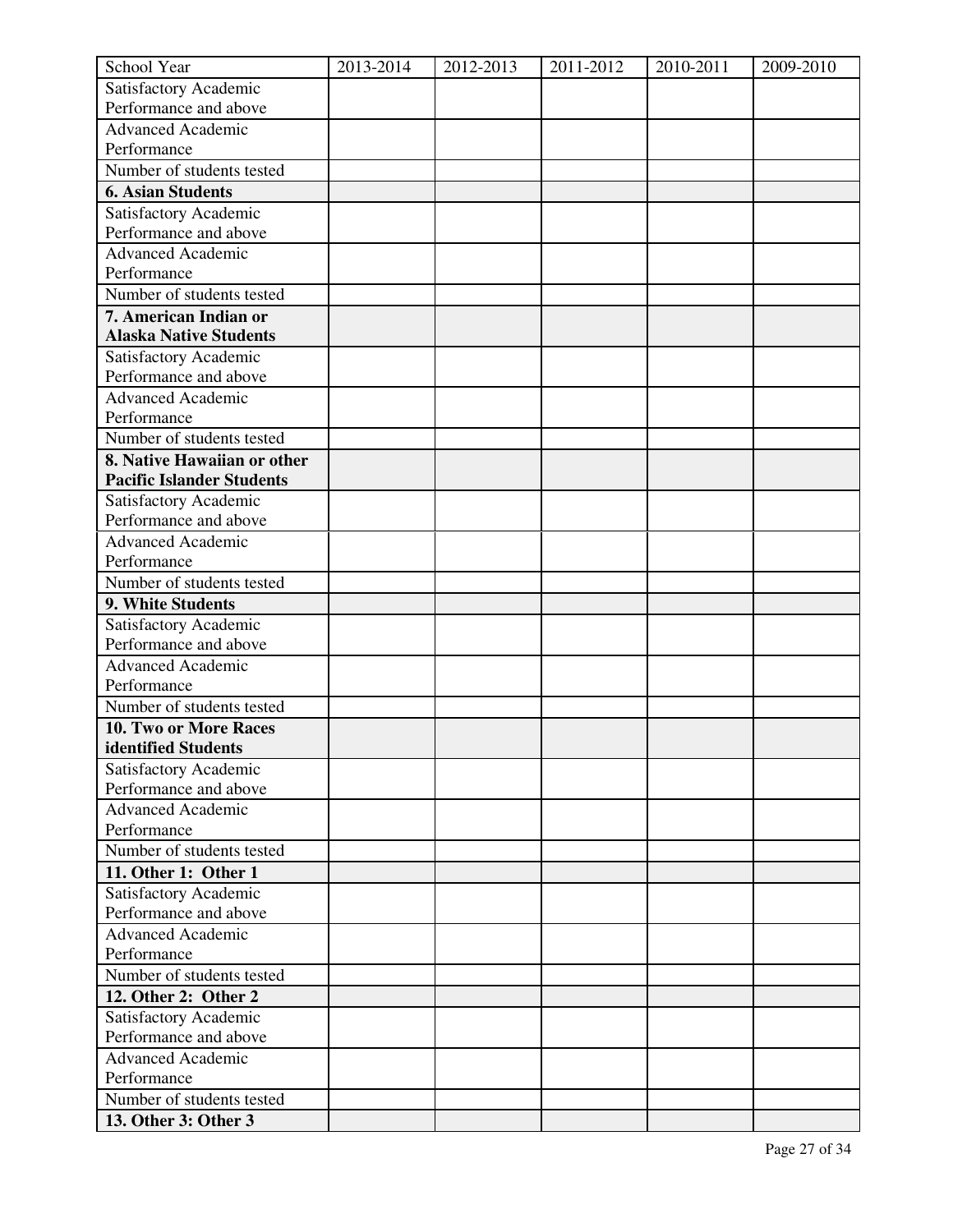| School Year               | 2013-2014 | 2012-2013 | 2011-2012 | 2010-2011 | 2009-2010 |
|---------------------------|-----------|-----------|-----------|-----------|-----------|
| Satisfactory Academic     |           |           |           |           |           |
| Performance and above     |           |           |           |           |           |
| <b>Advanced Academic</b>  |           |           |           |           |           |
| Performance               |           |           |           |           |           |
| Number of students tested |           |           |           |           |           |

**NOTES:** ^The Texas Assessment of Knowledge and Skills (TAKS) was replaced by the State of Texas Assessments of Academic Readiness (STAAR) in the 2011-2012 school year. Passing performance term used for STAAR is "Level II: Met Satisfactory" formally known as "Met Standard" on TAKS. High performance term used for STAAR is "Level III: Advanced" formally known as "Commended" on TAKS. Students who were administered a Spanish version of the state assessment for both STAAR and TAKS are less than or equal to 5% of the total number of students in 3rd grade.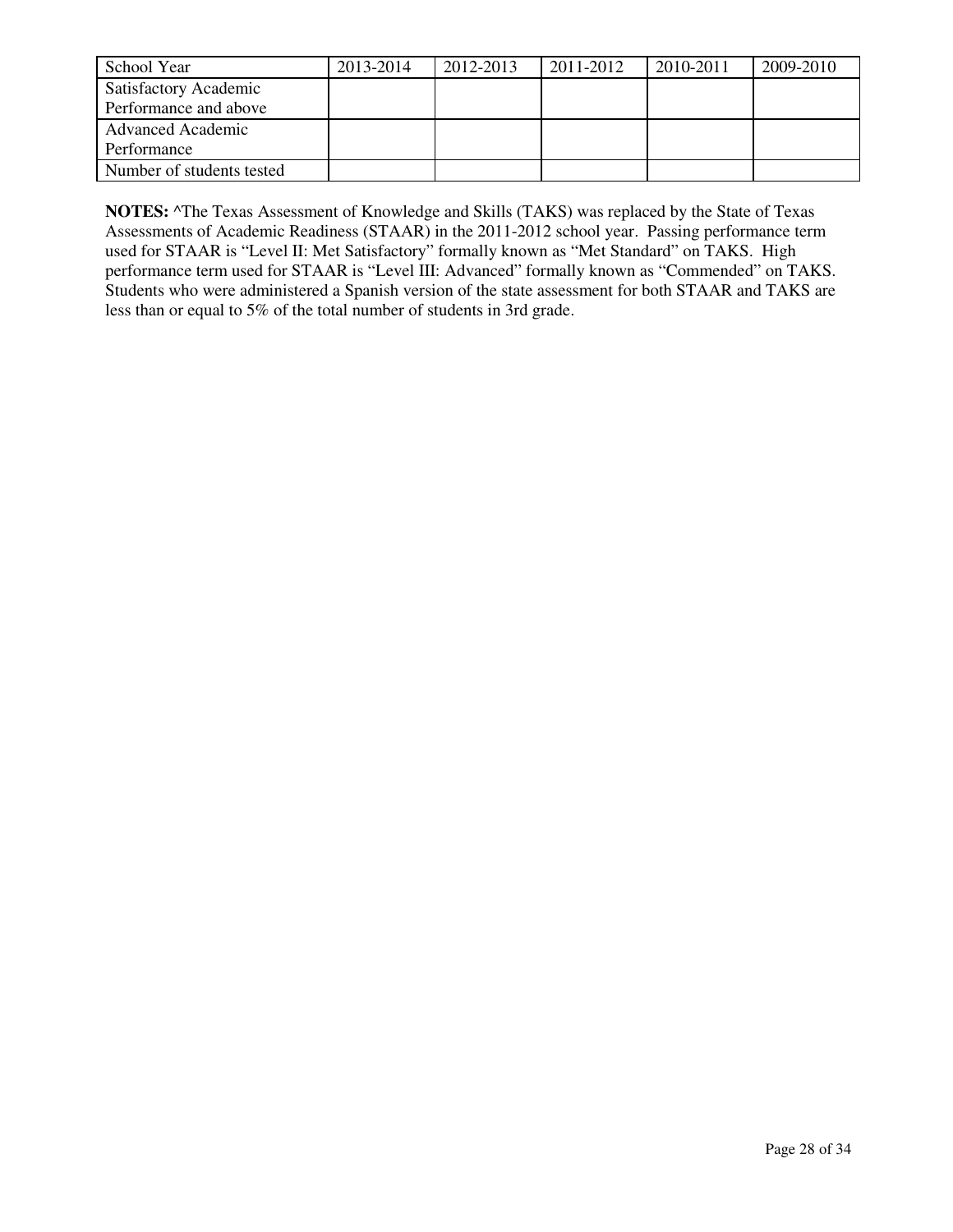| <b>Subject:</b> Reading/ELA                | <b>Test:</b> State of Texas Assessments of |
|--------------------------------------------|--------------------------------------------|
|                                            | Academic Readiness - STAAR^                |
| <b>All Students Tested/Grade: 4</b>        | <b>Edition/Publication Year: 2014</b>      |
| <b>Publisher: Pearson Texas Assessment</b> |                                            |

| School Year                             | 2013-2014       | 2012-2013        | 2011-2012        | 2010-2011 | 2009-2010      |
|-----------------------------------------|-----------------|------------------|------------------|-----------|----------------|
| Testing month                           | Apr             | Apr              | Apr              | Apr       | Apr            |
| <b>SCHOOL SCORES*</b>                   |                 |                  |                  |           |                |
| Satisfactory Academic                   | 94              | 93               | 87               | 94        | 96             |
| Performance and above                   |                 |                  |                  |           |                |
| <b>Advanced Academic</b>                | 40              | 26               | 22               | 42        | 27             |
| Performance                             |                 |                  |                  |           |                |
| Number of students tested               | $\overline{78}$ | 80               | 95               | 85        | 92             |
| Percent of total students tested        | 100             | 100              | 100              | 100       | 100            |
| Number of students tested with          |                 |                  |                  |           |                |
| alternative assessment                  |                 |                  |                  |           |                |
| $\overline{\%}$ of students tested with | $\overline{0}$  | $\mathbf{0}$     | $\overline{0}$   | $\theta$  | $\overline{0}$ |
| alternative assessment                  |                 |                  |                  |           |                |
| <b>SUBGROUP SCORES</b>                  |                 |                  |                  |           |                |
| 1. Free and Reduced-Price               |                 |                  |                  |           |                |
| Meals/Socio-Economic/                   |                 |                  |                  |           |                |
| <b>Disadvantaged Students</b>           |                 |                  |                  |           |                |
| Satisfactory Academic                   | 96              | 94               | 82               | 92        | 92             |
| Performance and above                   |                 |                  |                  |           |                |
| <b>Advanced Academic</b>                | 36              | 14               | 13               | 35        | 17             |
| Performance                             |                 |                  |                  |           |                |
| Number of students tested               | 50              | 35               | 68               | 51        | 53             |
| 2. Students receiving Special           |                 |                  |                  |           |                |
| <b>Education</b>                        |                 |                  |                  |           |                |
| Satisfactory Academic                   |                 |                  |                  |           |                |
| Performance and above                   |                 |                  |                  |           |                |
| <b>Advanced Academic</b>                |                 |                  |                  |           |                |
| Performance                             |                 |                  |                  |           |                |
| Number of students tested               |                 |                  |                  |           |                |
| 3. English Language Learner             |                 |                  |                  |           |                |
| <b>Students</b>                         |                 |                  |                  |           |                |
| Satisfactory Academic                   | 100             | 67               | 40               | 78        | 79             |
| Performance and above                   |                 |                  |                  |           |                |
| Advanced Academic                       | 14              | $\boldsymbol{0}$ | $\boldsymbol{0}$ | 22        | $\theta$       |
| Performance                             |                 |                  |                  |           |                |
| Number of students tested               | $\overline{7}$  | 12               | 10               | 9         | 14             |
| 4. Hispanic or Latino                   |                 |                  |                  |           |                |
| <b>Students</b>                         |                 |                  |                  |           |                |
| Satisfactory Academic                   | 93              | 94               | 87               | 94        | 96             |
| Performance and above                   |                 |                  |                  |           |                |
| <b>Advanced Academic</b>                | 38              | 26               | 21               | 41        | 26             |
| Performance                             |                 |                  |                  |           |                |
| Number of students tested               | 76              | 77               | 91               | 81        | 87             |
| 5. African-American                     |                 |                  |                  |           |                |
| <b>Students</b>                         |                 |                  |                  |           |                |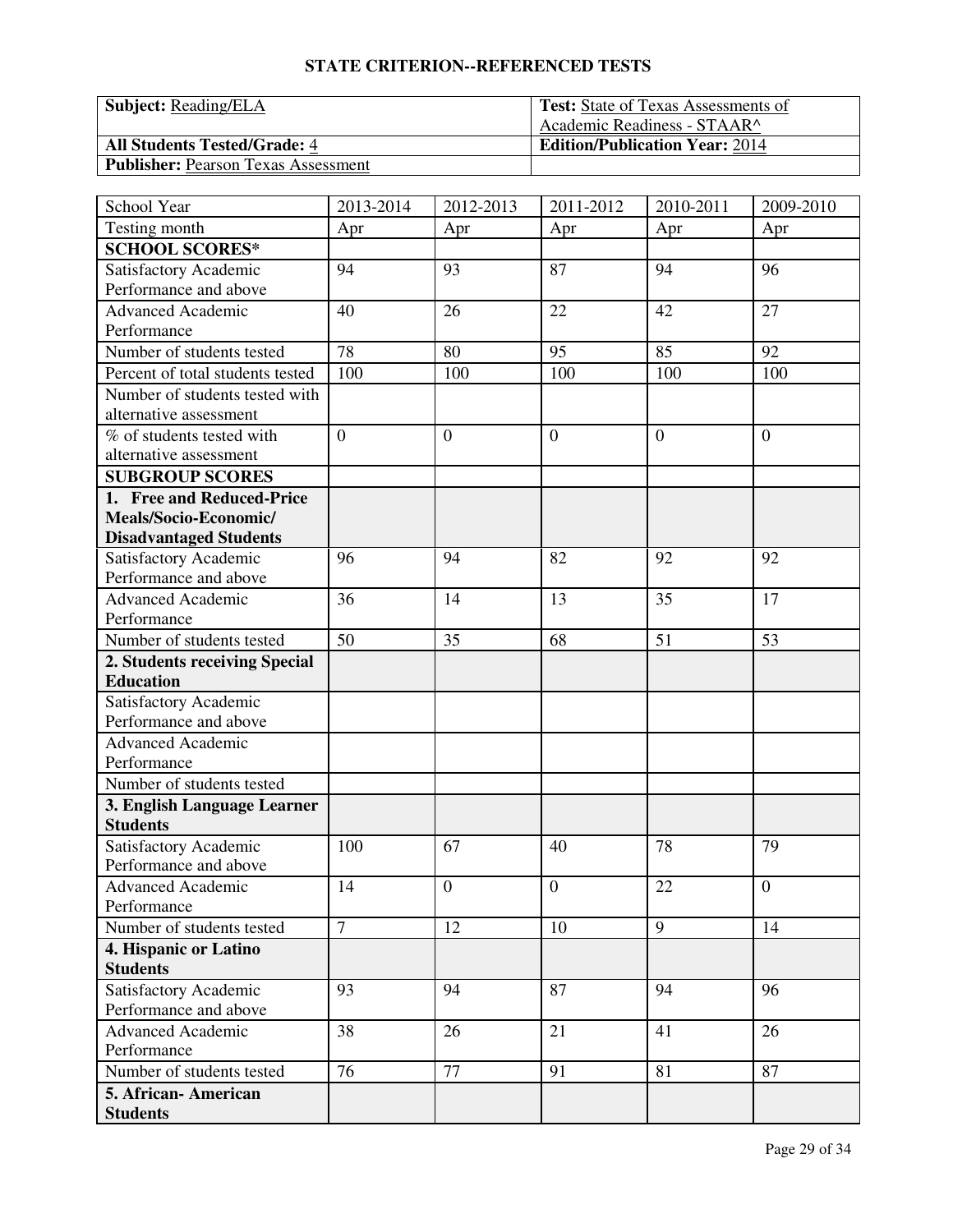| School Year                                    | 2013-2014 | 2012-2013 | 2011-2012 | 2010-2011 | 2009-2010 |
|------------------------------------------------|-----------|-----------|-----------|-----------|-----------|
| Satisfactory Academic                          |           |           |           |           |           |
| Performance and above                          |           |           |           |           |           |
| <b>Advanced Academic</b>                       |           |           |           |           |           |
| Performance                                    |           |           |           |           |           |
| Number of students tested                      |           |           |           |           |           |
| <b>6. Asian Students</b>                       |           |           |           |           |           |
| Satisfactory Academic                          |           |           |           |           |           |
| Performance and above                          |           |           |           |           |           |
| <b>Advanced Academic</b>                       |           |           |           |           |           |
| Performance                                    |           |           |           |           |           |
| Number of students tested                      |           |           |           |           |           |
| 7. American Indian or                          |           |           |           |           |           |
| <b>Alaska Native Students</b>                  |           |           |           |           |           |
| Satisfactory Academic                          |           |           |           |           |           |
| Performance and above                          |           |           |           |           |           |
| <b>Advanced Academic</b>                       |           |           |           |           |           |
| Performance                                    |           |           |           |           |           |
| Number of students tested                      |           |           |           |           |           |
| 8. Native Hawaiian or other                    |           |           |           |           |           |
| <b>Pacific Islander Students</b>               |           |           |           |           |           |
| Satisfactory Academic                          |           |           |           |           |           |
| Performance and above                          |           |           |           |           |           |
| <b>Advanced Academic</b>                       |           |           |           |           |           |
| Performance                                    |           |           |           |           |           |
| Number of students tested                      |           |           |           |           |           |
| 9. White Students                              |           |           |           |           |           |
| Satisfactory Academic                          |           |           |           |           |           |
| Performance and above                          |           |           |           |           |           |
| <b>Advanced Academic</b>                       |           |           |           |           |           |
| Performance                                    |           |           |           |           |           |
| Number of students tested                      |           |           |           |           |           |
| 10. Two or More Races                          |           |           |           |           |           |
| identified Students                            |           |           |           |           |           |
| Satisfactory Academic<br>Performance and above |           |           |           |           |           |
| <b>Advanced Academic</b>                       |           |           |           |           |           |
| Performance                                    |           |           |           |           |           |
| Number of students tested                      |           |           |           |           |           |
| 11. Other 1: Other 1                           |           |           |           |           |           |
| Satisfactory Academic                          |           |           |           |           |           |
| Performance and above                          |           |           |           |           |           |
| <b>Advanced Academic</b>                       |           |           |           |           |           |
| Performance                                    |           |           |           |           |           |
| Number of students tested                      |           |           |           |           |           |
| 12. Other 2: Other 2                           |           |           |           |           |           |
| Satisfactory Academic                          |           |           |           |           |           |
| Performance and above                          |           |           |           |           |           |
| <b>Advanced Academic</b>                       |           |           |           |           |           |
| Performance                                    |           |           |           |           |           |
| Number of students tested                      |           |           |           |           |           |
| 13. Other 3: Other 3                           |           |           |           |           |           |
|                                                |           |           |           |           |           |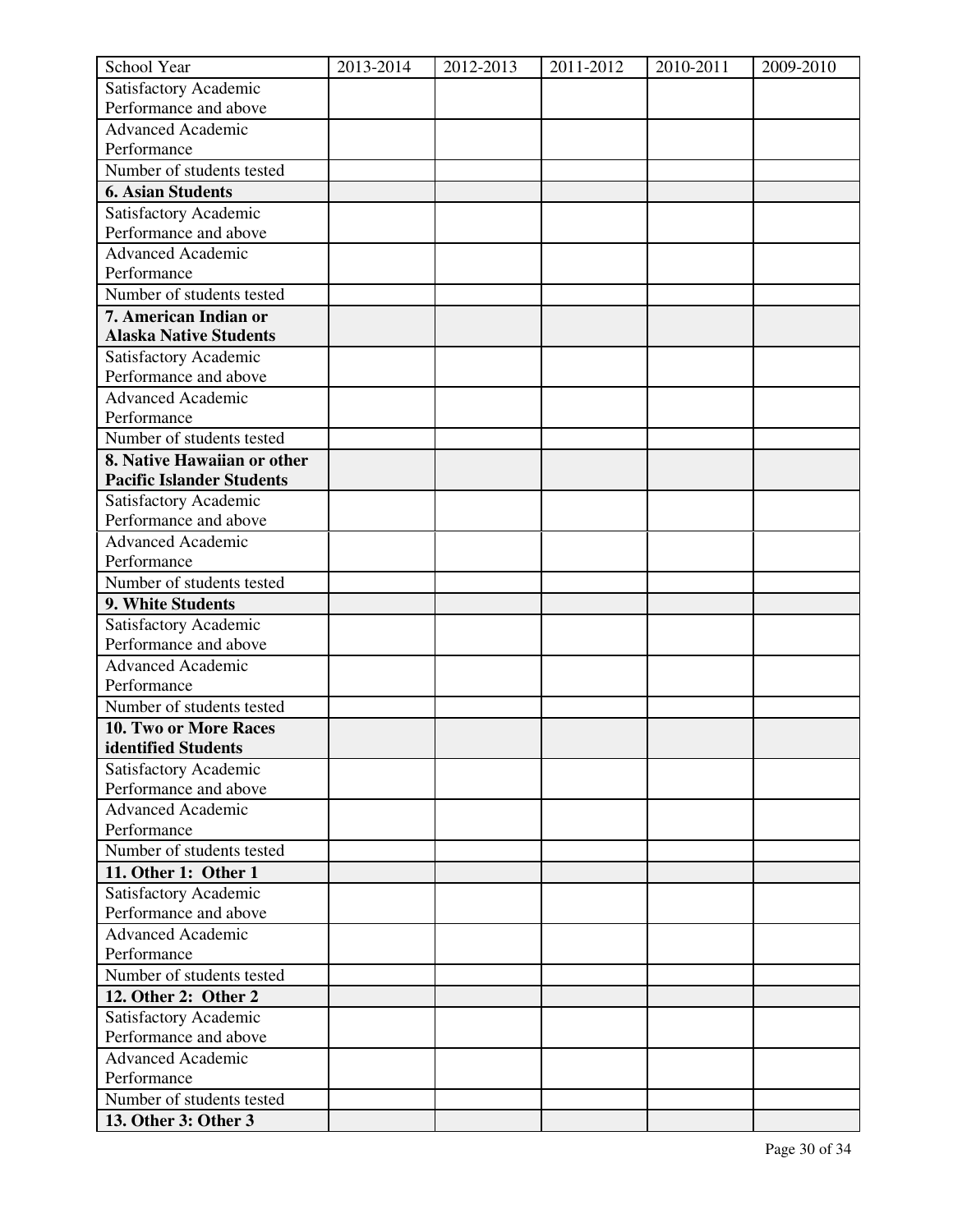| School Year               | 2013-2014 | 2012-2013 | 2011-2012 | 2010-2011 | 2009-2010 |
|---------------------------|-----------|-----------|-----------|-----------|-----------|
| Satisfactory Academic     |           |           |           |           |           |
| Performance and above     |           |           |           |           |           |
| <b>Advanced Academic</b>  |           |           |           |           |           |
| Performance               |           |           |           |           |           |
| Number of students tested |           |           |           |           |           |

**NOTES:** ^The Texas Assessment of Knowledge and Skills (TAKS) was replaced by the State of Texas Assessments of Academic Readiness (STAAR) in the 2011-2012 school year. Passing performance term used for STAAR is "Level II: Met Satisfactory" formally known as "Met Standard" on TAKS. High performance term used for STAAR is "Level III: Advanced" formally known as "Commended" on TAKS. Students who were administered a Spanish version of the state assessment for both STAAR and TAKS are less than or equal to 5% of the total number of students in 4th grade.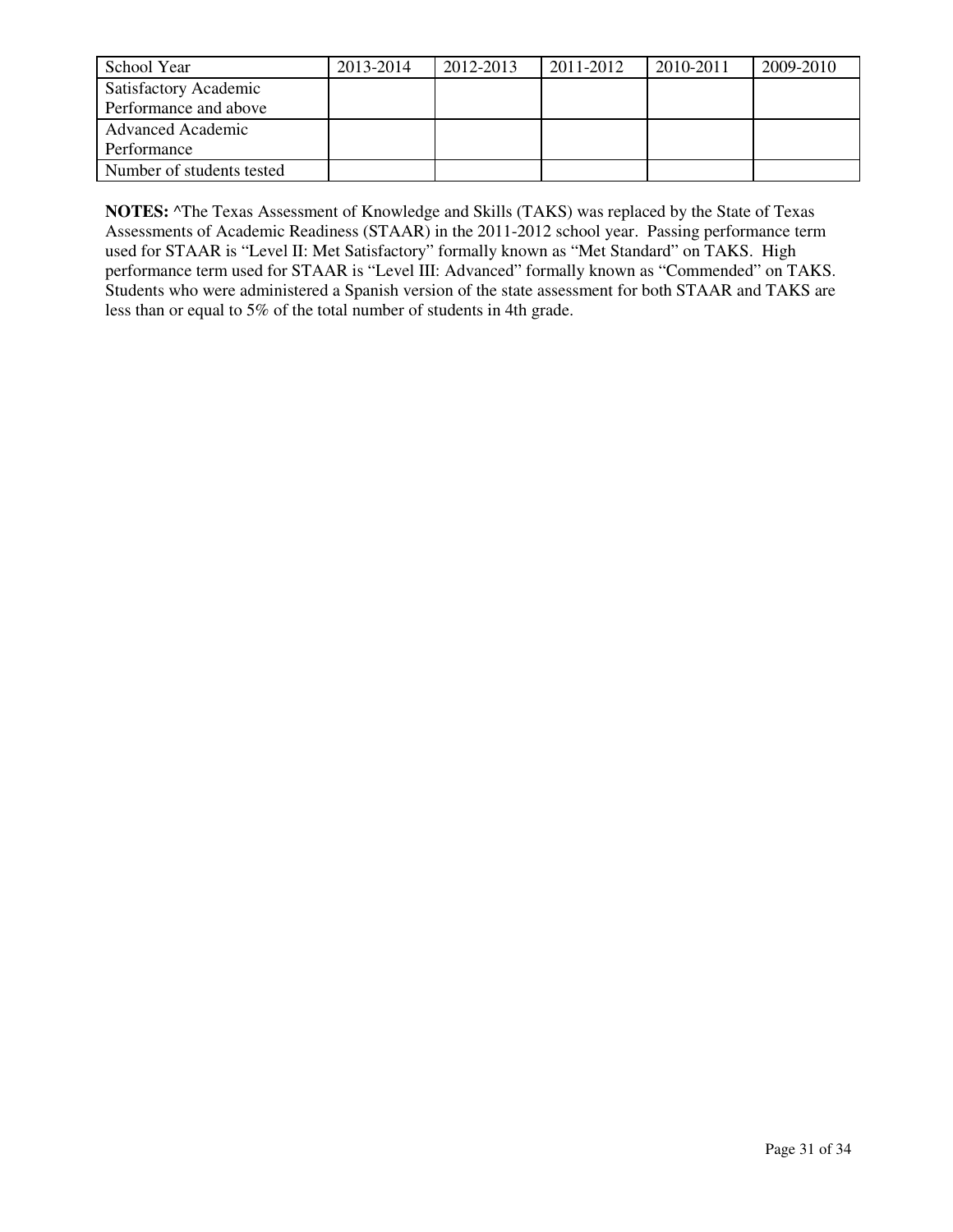| <b>Subject:</b> Reading/ELA                | <b>Test:</b> State of Texas Assessments of |
|--------------------------------------------|--------------------------------------------|
|                                            | Academic Readiness - STAAR^                |
| <b>All Students Tested/Grade: 5</b>        | <b>Edition/Publication Year: 2014</b>      |
| <b>Publisher:</b> Pearson Texas Assessment |                                            |

| School Year                             | 2013-2014      | 2012-2013      | 2011-2012      | 2010-2011      | 2009-2010      |
|-----------------------------------------|----------------|----------------|----------------|----------------|----------------|
| Testing month                           | Apr            | Apr            | Mar            | Apr            | Mar            |
| <b>SCHOOL SCORES*</b>                   |                |                |                |                |                |
| Satisfactory Academic                   | 100            | 96             | 88             | 93             | 94             |
| Performance and above                   |                |                |                |                |                |
| <b>Advanced Academic</b>                | 23             | 37             | 23             | 40             | 37             |
| Performance                             |                |                |                |                |                |
| Number of students tested               | 78             | 98             | 88             | 80             | 88             |
| Percent of total students tested        | 100            | 99             | 100            | 100            | 99             |
| Number of students tested with          |                |                |                |                |                |
| alternative assessment                  |                |                |                |                |                |
| $\overline{\%}$ of students tested with | $\overline{0}$ | $\overline{0}$ | $\overline{0}$ | $\theta$       | $\overline{0}$ |
| alternative assessment                  |                |                |                |                |                |
| <b>SUBGROUP SCORES</b>                  |                |                |                |                |                |
| 1. Free and Reduced-Price               |                |                |                |                |                |
| Meals/Socio-Economic/                   |                |                |                |                |                |
| <b>Disadvantaged Students</b>           |                |                |                |                |                |
| Satisfactory Academic                   | 100            | 96             | 87             | 89             | 93             |
| Performance and above                   |                |                |                |                |                |
| Advanced Academic                       | 18             | 30             | 15             | 26             | 32             |
| Performance                             |                |                |                |                |                |
| Number of students tested               | 33             | 69             | 53             | 47             | 59             |
| 2. Students receiving Special           |                |                |                |                |                |
| <b>Education</b>                        |                |                |                |                |                |
| Satisfactory Academic                   |                |                |                |                |                |
| Performance and above                   |                |                |                |                |                |
| <b>Advanced Academic</b>                |                |                |                |                |                |
| Performance                             |                |                |                |                |                |
| Number of students tested               |                |                |                |                |                |
| 3. English Language Learner             |                |                |                |                |                |
| <b>Students</b>                         |                |                |                |                |                |
| Satisfactory Academic                   | 100            | 100            | 100            | 33             | 67             |
| Performance and above                   |                |                |                |                |                |
| <b>Advanced Academic</b>                | $\overline{0}$ | 18             | $\overline{0}$ | $\mathbf{0}$   | $\mathbf{0}$   |
| Performance                             |                |                |                |                |                |
| Number of students tested               | 5              | 11             | $\overline{3}$ | $\overline{3}$ | 9              |
| 4. Hispanic or Latino                   |                |                |                |                |                |
| <b>Students</b>                         |                |                |                |                |                |
| Satisfactory Academic                   | 100            | 97             | 88             | 94             | 95             |
| Performance and above                   |                |                |                |                |                |
| <b>Advanced Academic</b>                | 23             | 37             | 20             | 37             | 35             |
| Performance                             |                |                |                |                |                |
| Number of students tested               | 74             | 95             | 81             | 76             | 85             |
| 5. African- American                    |                |                |                |                |                |
| <b>Students</b>                         |                |                |                |                |                |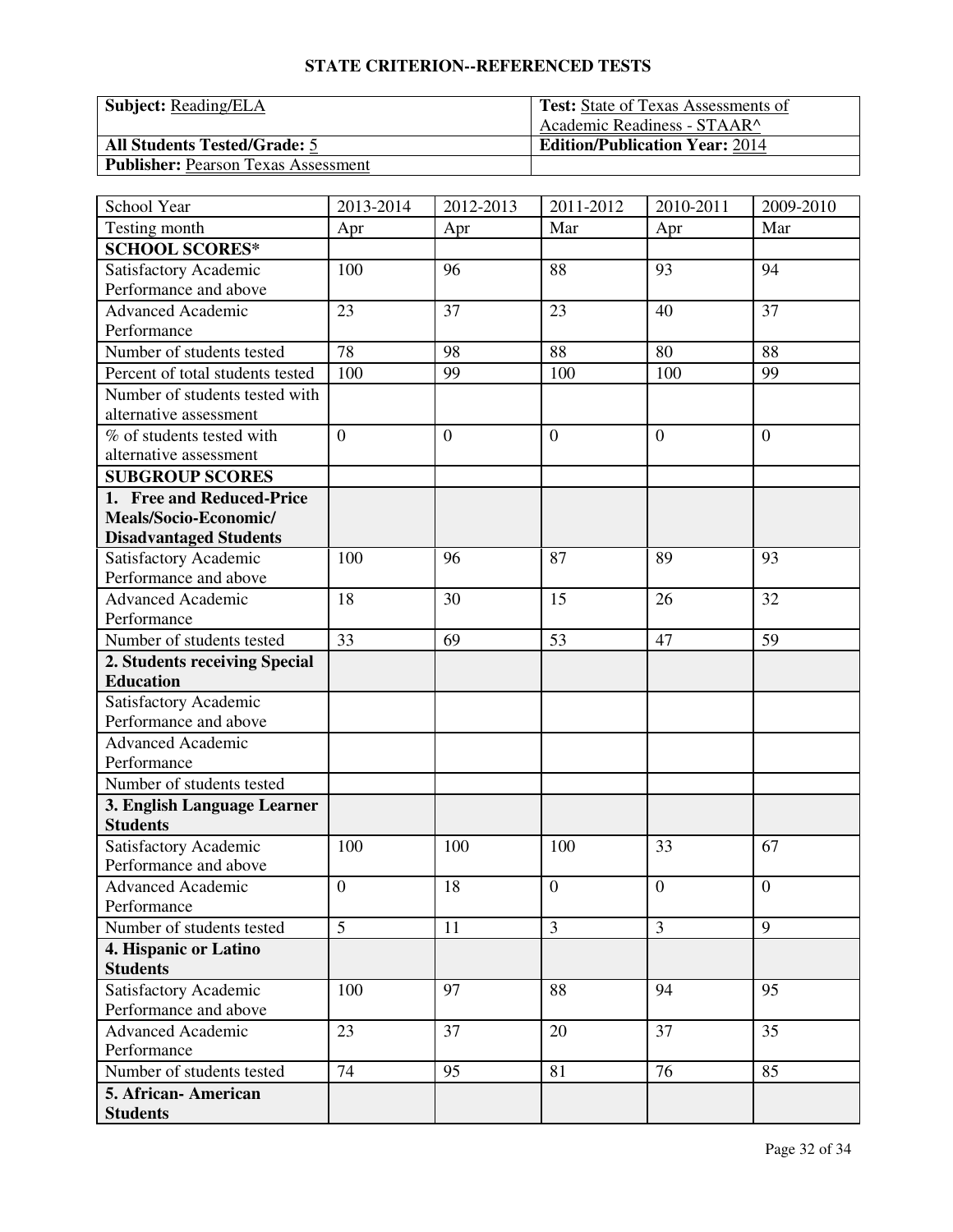| School Year                                    | 2013-2014 | 2012-2013 | 2011-2012 | 2010-2011 | 2009-2010 |
|------------------------------------------------|-----------|-----------|-----------|-----------|-----------|
| Satisfactory Academic                          |           |           |           |           |           |
| Performance and above                          |           |           |           |           |           |
| <b>Advanced Academic</b>                       |           |           |           |           |           |
| Performance                                    |           |           |           |           |           |
| Number of students tested                      |           |           |           |           |           |
| <b>6. Asian Students</b>                       |           |           |           |           |           |
| Satisfactory Academic                          |           |           |           |           |           |
| Performance and above                          |           |           |           |           |           |
| <b>Advanced Academic</b>                       |           |           |           |           |           |
| Performance                                    |           |           |           |           |           |
| Number of students tested                      |           |           |           |           |           |
| 7. American Indian or                          |           |           |           |           |           |
| <b>Alaska Native Students</b>                  |           |           |           |           |           |
| Satisfactory Academic                          |           |           |           |           |           |
| Performance and above                          |           |           |           |           |           |
| <b>Advanced Academic</b>                       |           |           |           |           |           |
| Performance                                    |           |           |           |           |           |
| Number of students tested                      |           |           |           |           |           |
| 8. Native Hawaiian or other                    |           |           |           |           |           |
| <b>Pacific Islander Students</b>               |           |           |           |           |           |
| Satisfactory Academic<br>Performance and above |           |           |           |           |           |
| <b>Advanced Academic</b>                       |           |           |           |           |           |
| Performance                                    |           |           |           |           |           |
| Number of students tested                      |           |           |           |           |           |
| 9. White Students                              |           |           |           |           |           |
| Satisfactory Academic                          |           |           |           |           |           |
| Performance and above                          |           |           |           |           |           |
| <b>Advanced Academic</b>                       |           |           |           |           |           |
| Performance                                    |           |           |           |           |           |
| Number of students tested                      |           |           |           |           |           |
| 10. Two or More Races                          |           |           |           |           |           |
| identified Students                            |           |           |           |           |           |
| Satisfactory Academic                          |           |           |           |           |           |
| Performance and above                          |           |           |           |           |           |
| <b>Advanced Academic</b>                       |           |           |           |           |           |
| Performance                                    |           |           |           |           |           |
| Number of students tested                      |           |           |           |           |           |
| 11. Other 1: Other 1                           |           |           |           |           |           |
| Satisfactory Academic                          |           |           |           |           |           |
| Performance and above                          |           |           |           |           |           |
| <b>Advanced Academic</b>                       |           |           |           |           |           |
| Performance                                    |           |           |           |           |           |
| Number of students tested                      |           |           |           |           |           |
| 12. Other 2: Other 2                           |           |           |           |           |           |
| Satisfactory Academic                          |           |           |           |           |           |
| Performance and above                          |           |           |           |           |           |
| <b>Advanced Academic</b>                       |           |           |           |           |           |
| Performance                                    |           |           |           |           |           |
| Number of students tested                      |           |           |           |           |           |
| 13. Other 3: Other 3                           |           |           |           |           |           |